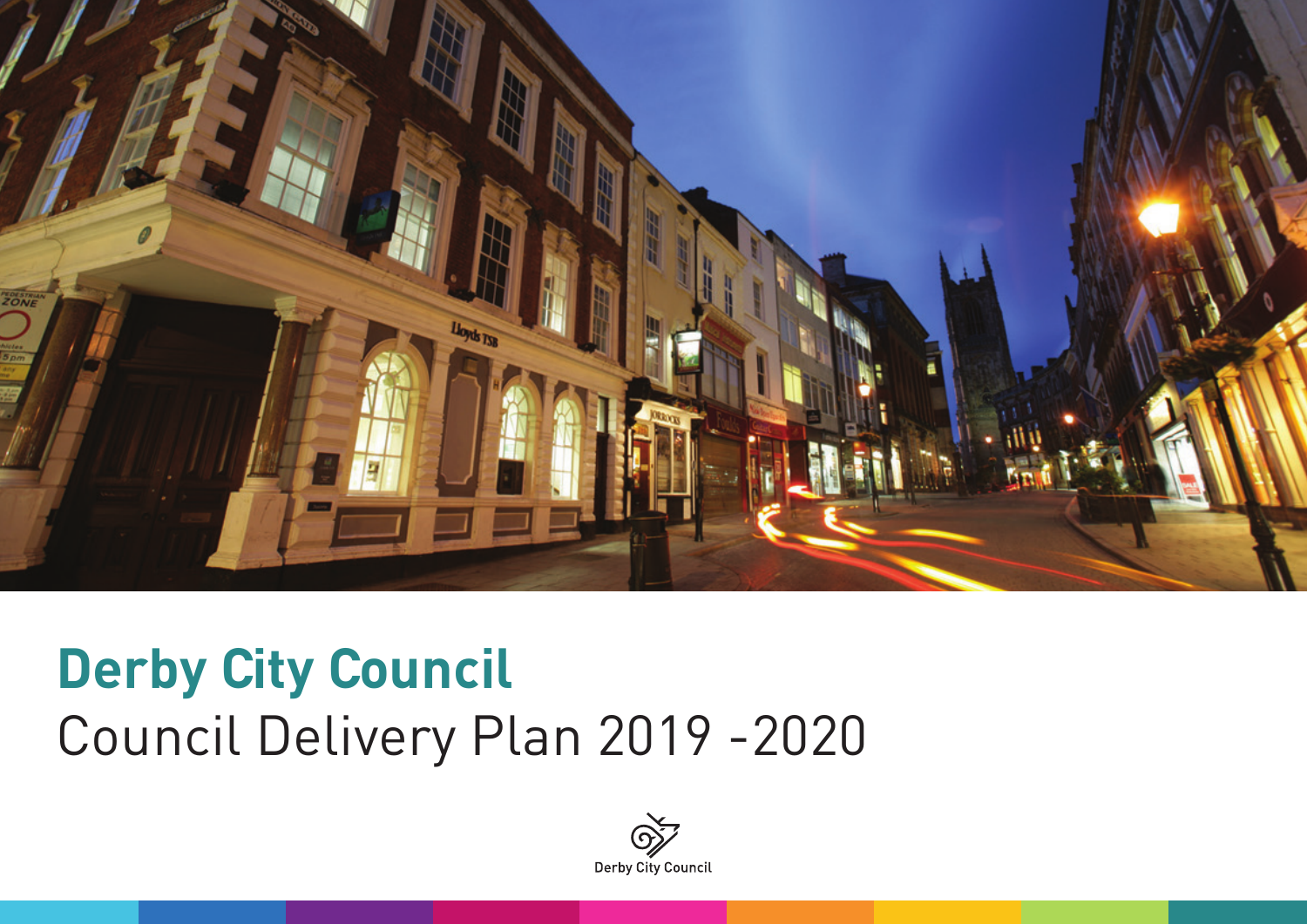#### **Council Delivery Plan 2019/20**

Earlier this year, we published our Council Plan for 2019 – 2023, which set out our vision for the city, and the areas we would focus on under three key themes. This Delivery Plan is intended to give you some more practical detail, and show how we are turning our priorities into action, with each action being related to one of the themes and the areas of focus.

In spite of the challenging financial situation that all councils face, a successful city cannot afford to stand still, and nor will we. We will continue to be bold and strong, to act as one team, and to find new ways to deliver for Derby.

We will report how we have progressed against this Delivery Plan after six months and at the end of the year (in summer 2020), so that you can see how far we have achieved what we set out to do. If you would like any further information please contact **performance@derby.gov.uk**.



#### **Contents**

| <b>Delivery Plan by theme</b>                                                                          | $\mathbf{2}$ |
|--------------------------------------------------------------------------------------------------------|--------------|
| A city with big aspirations                                                                            | 2            |
| A city of health and happiness                                                                         | 3            |
| A council focused on the things that matter                                                            | 5            |
| <b>Strategy and Policy</b><br>Cllr Chris Poulter (Leader of the Council)                               | 7            |
| <b>Regeneration, Planning and Transportation</b><br>Cllr Matthew Holmes (Deputy Leader of the Council) | 9            |
| <b>Governance and Licensing</b><br><b>CIIr Mick Barker</b>                                             | 12           |
| <b>Adults, Health and Housing</b><br>Cllr Roy Webb                                                     | 15           |
| <b>Children and Young People</b><br><b>Cllr Evonne Williams</b>                                        | 17           |
| <b>Finance and Procurement</b><br><b>Cllr Nicola Roulstone</b>                                         | 19           |
| <b>Leisure, Culture and Tourism</b><br>Cllr Robin Wood                                                 | 20           |
| <b>Communities, Neighbourhoods and Streetpride</b><br><b>Cllr Jonathan Smale</b>                       | 22           |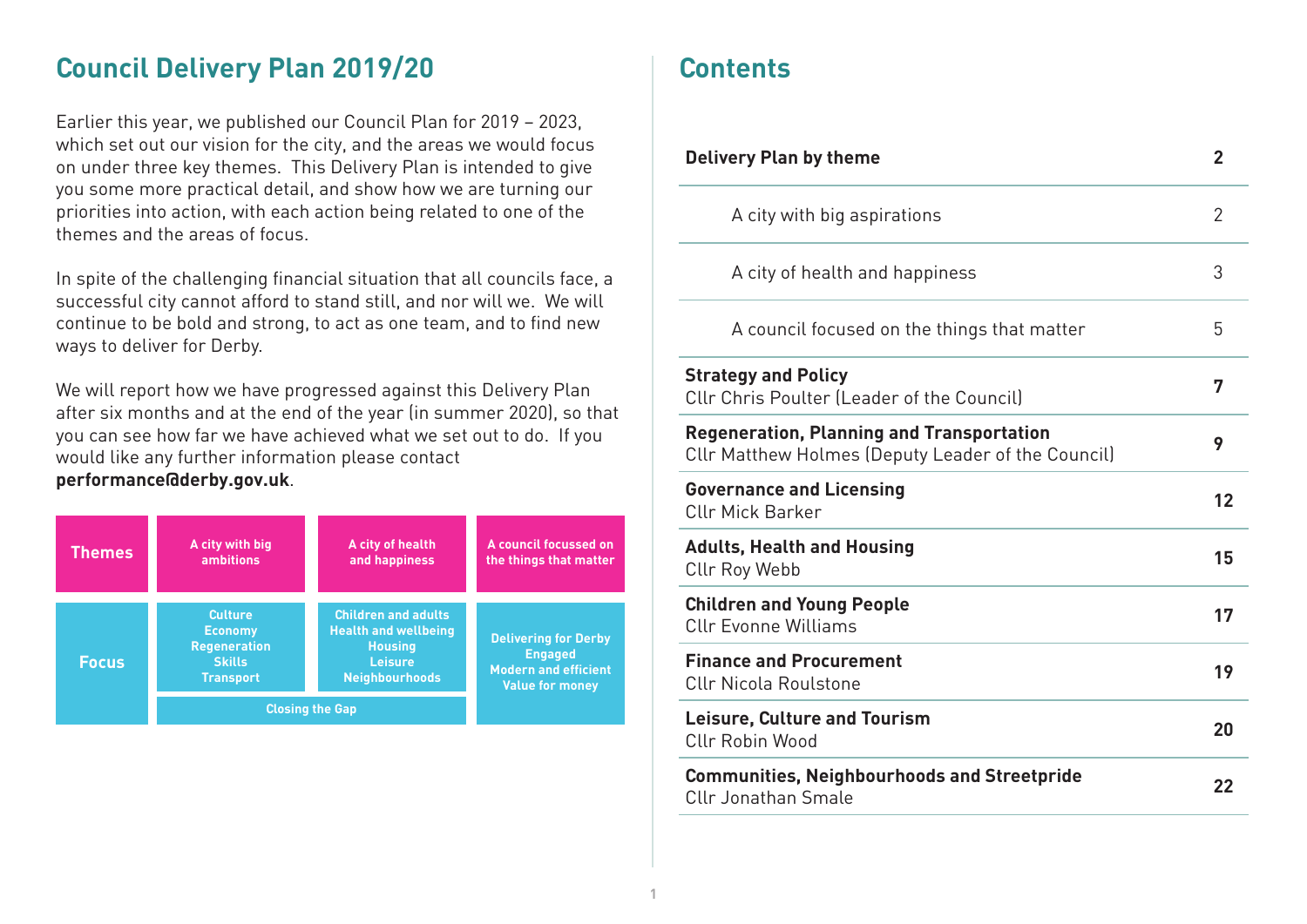# **Delivery Plan by theme**

# **A city with big aspirations**

| <b>Action</b>                                                                                                                                                  | <b>Portfolio</b>             |
|----------------------------------------------------------------------------------------------------------------------------------------------------------------|------------------------------|
| Refresh the Strategic Partnership arrangements in Derby, including the Derby Plan and vision for the city                                                      | <b>Strategy &amp; Policy</b> |
| Ensure effective integration with the wider economic partnerships (such as the D2N2 LEP, the Metro, D2 and the<br>Derby Renaissance Board)                     | Strategy & Policy            |
| Work with the Derby Partnership and other stakeholders to find ways to reduce the gender pay gap for<br>Derby residents                                        | <b>Strategy &amp; Policy</b> |
| Explore ways in which climate change can be mitigated                                                                                                          | Strategy & Policy            |
| Develop and maintain Derby's international trade and investment relationships                                                                                  | Strategy & Policy            |
| Progress the re-opening of the Assembly Rooms                                                                                                                  | Regen, Planning, Transport   |
| Progress the transformation of the Market Hall                                                                                                                 | Regen, Planning, Transport   |
| Continue to deliver the Our City, Our River programme, upgrading Derby's flood defences and unlocking derelict<br>sites for redevelopment                      | Regen, Planning, Transport   |
| Monitor and report on progress of the implementation of the Derby Economic Growth Strategy Delivery Plan                                                       | Regen, Planning, Transport   |
| Progress plans to establish the viability of and delivery arrangements for a City Centre Make and Trade Zone with<br>an associated retail diversification fund | Regen, Planning, Transport   |
| Progress plans to establish the viability of and delivery arrangements for a new and growing businesses through<br>the Incubator and Scale-Up programme        | Regen, Planning, Transport   |
| Refresh the City Centre Masterplan and deliver major regeneration projects in line with Masterplan and DEGS                                                    | Regen, Planning, Transport   |
| Maximise external funding and income generation to support the city's development and growth                                                                   | Regen, Planning, Transport   |
| Deliver the A52 Improvement Project to the final agreed programme and budget, as approved by Cabinet                                                           | Regen, Planning, Transport   |
| Support the HS2 Growth Strategy, engaging through the programme governance and contributing to the Gateway<br>Study to secure Derby connectivity               | Regen, Planning, Transport   |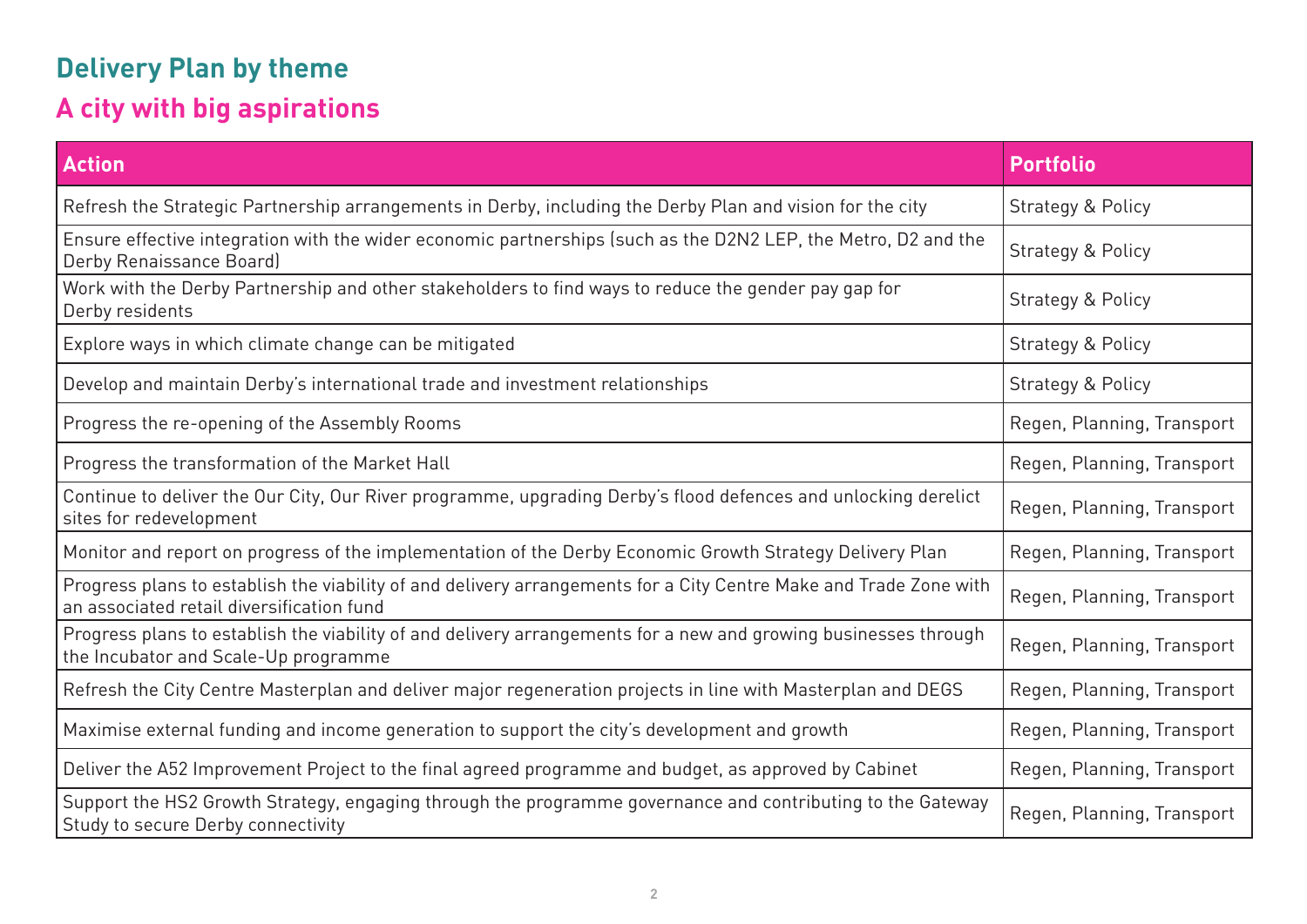| <b>Action</b>                                                                                                                                       | <b>Portfolio</b>           |
|-----------------------------------------------------------------------------------------------------------------------------------------------------|----------------------------|
| Deliver Tranche 1 of the Transforming Cities Fund programme with Nottingham City Council.                                                           | Regen, Planning, Transport |
| Develop the Derby Infrastructure Plan in collaboration with the National Infrastructure Commission                                                  | Regen, Planning, Transport |
| Work with the schools sector to improve inclusion                                                                                                   | Children & Young People    |
| Improve SEND Service performance and meet statutory deadlines in line SEND Code of Practice                                                         | Children & Young People    |
| Ensure the sufficiency and quality of commissioned SEND provision                                                                                   | Children & Young People    |
| Establish a city-wide education strategy for lifelong learning, including arrangements to secure improvements<br>following on from Opportunity Area | Children & Young People    |
| Support the Museum of Making project at Derby Silk Mill                                                                                             | Leisure, Culture & Tourism |
| Complete the Culture Strategy for Derby, in partnership with the University of Derby and cultural organisations                                     | Leisure, Culture & Tourism |

## **A city of health and happiness**

| <b>Action</b>                                                                                                                                                                                            | <b>Portfolio</b>             |
|----------------------------------------------------------------------------------------------------------------------------------------------------------------------------------------------------------|------------------------------|
| Promote equality through co-ordinating Statutory Equality Objectives and delivering a series of events to<br>celebrate diversity in Derby                                                                | <b>Strategy &amp; Policy</b> |
| Implement measures set out in May 2019 Ministerial Direction, on Stafford Street and surrounding routes, to<br>deliver compliance with statutory nitrogen dioxide levels in the shortest possible time   | Regen, Planning, Transport   |
| Implement the Council's new Taxi Strategy                                                                                                                                                                | Governance & Licensing       |
| Review and restate the priorities of the Local Area Coordination team with a view to securing greater interagency<br>investment, establishing LAC as a public service offer to all residents in the city | Adults, Health & Housing     |
| Maximise the potential of working with the NHS and other partners to produce efficiencies and better service<br>outcomes                                                                                 | Adults, Health & Housing     |
| Deliver the MTFP savings in relation to Carers and co-produce an improved offer for Carers building on national<br>and local survey results                                                              | Adults, Health & Housing     |
| Reduce homelessness and enable access to affordable housing (Derby Homes Strategic Objective 3)                                                                                                          | Adults, Health & Housing     |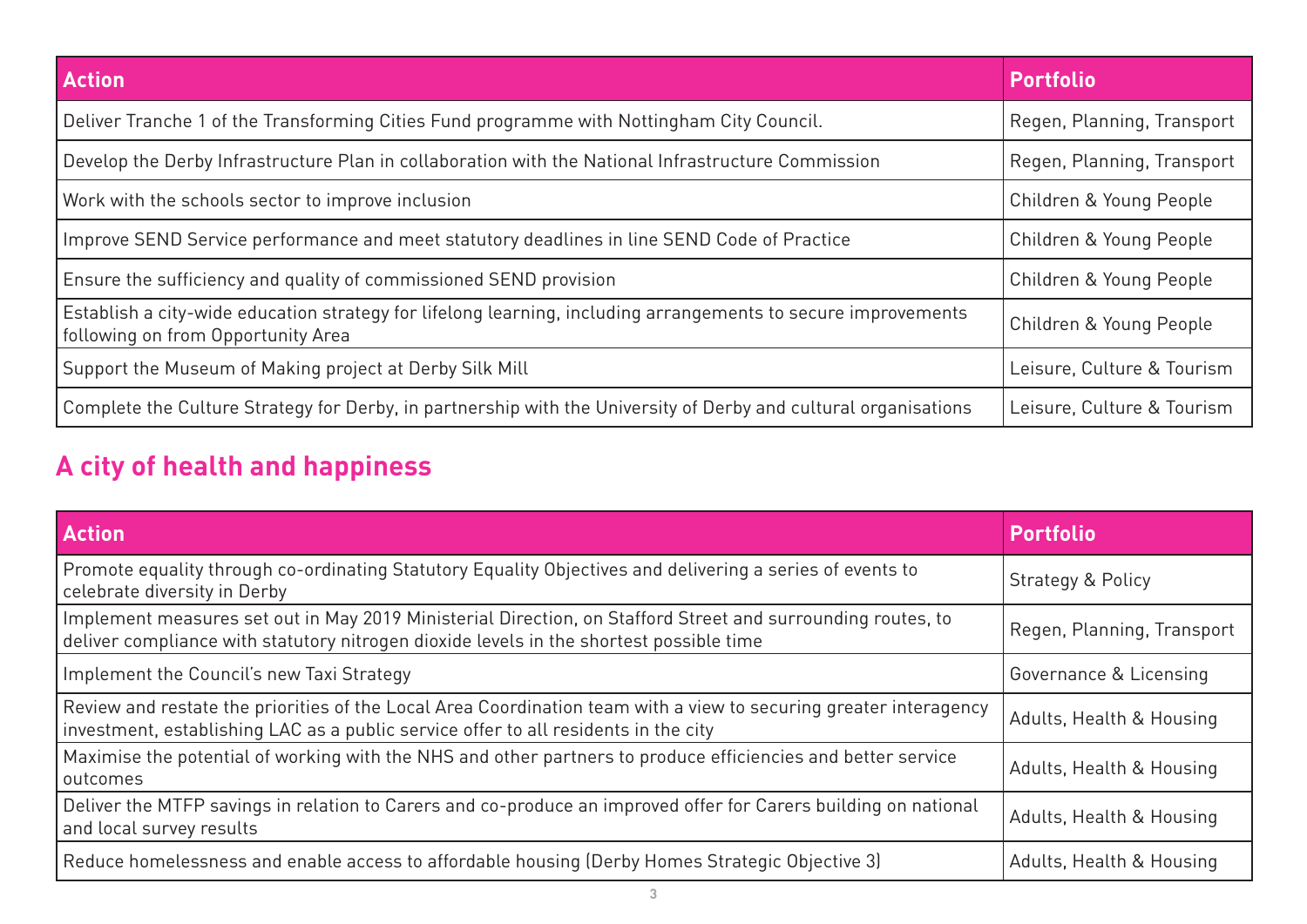| <b>Action</b>                                                                                                                                                                        | <b>Portfolio</b>           |
|--------------------------------------------------------------------------------------------------------------------------------------------------------------------------------------|----------------------------|
| Accelerate the delivery of new housing, including affordable housing                                                                                                                 | Adults, Health & Housing   |
| Support residents to remain safe and independent in their own homes through repairs, adaptations, aids and<br>advice                                                                 | Adults, Health & Housing   |
| Complete the refresh of the Health and Wellbeing Strategy for Derby                                                                                                                  | Adults, Health & Housing   |
| Improve health and wellbeing, and reduce health inequalities, through effectively commissioned and managed<br>provider services that are Adverse Childhood Experience (ACE) informed | Adults, Health & Housing   |
| Provide Health Protection assurance of the local system                                                                                                                              | Adults, Health & Housing   |
| Support improvements in health and wellbeing through a focus on health improvement and wider determinants                                                                            | Adults, Health & Housing   |
| Review how we reach potential foster carers and implement a payment for skills scheme to achieve an increase<br>of 30 foster carer households                                        | Children & Young People    |
| Safely reduce the number of looked after children, including those placed out of area using expensive<br>Independent Fostering Agencies                                              | Children & Young People    |
| Increase the number of permanent children's social workers in Derby City, reducing reliance on agency workers,<br>including our 'Grow Your Own' scheme to develop social workers     | Children & Young People    |
| Progress plans to build a new Swimming Pool Complex at Moorways                                                                                                                      | Leisure, Culture & Tourism |
| Complete the next steps of the Options Appraisal for Leisure, Culture and Tourism                                                                                                    | Leisure, Culture & Tourism |
| Deliver the next steps to progress the Move More Derby Strategy, embedding a whole-systems-approach to<br>physical activity and sport                                                | Leisure, Culture & Tourism |
| Provide a city wide high quality programme of indoor and outdoor events in Derby, including a programme of<br>events at Derby Arena                                                  | Leisure, Culture & Tourism |
| Deliver the free garden waste collection service in line with its business case assumptions                                                                                          | CNS                        |
| Mitigate the financial, legal and reputational risks from the increasing costs of waste disposal, and maximise the<br>benefits from the new Waste Processing Centre in Derby         | CNS                        |
| Work towards a cleaner vehicle fleet in order to support air quality improvements                                                                                                    | CNS                        |
| Provide local waste compactor days to dispose of bulky waste and reduce the incidence of fly tipping                                                                                 | CNS                        |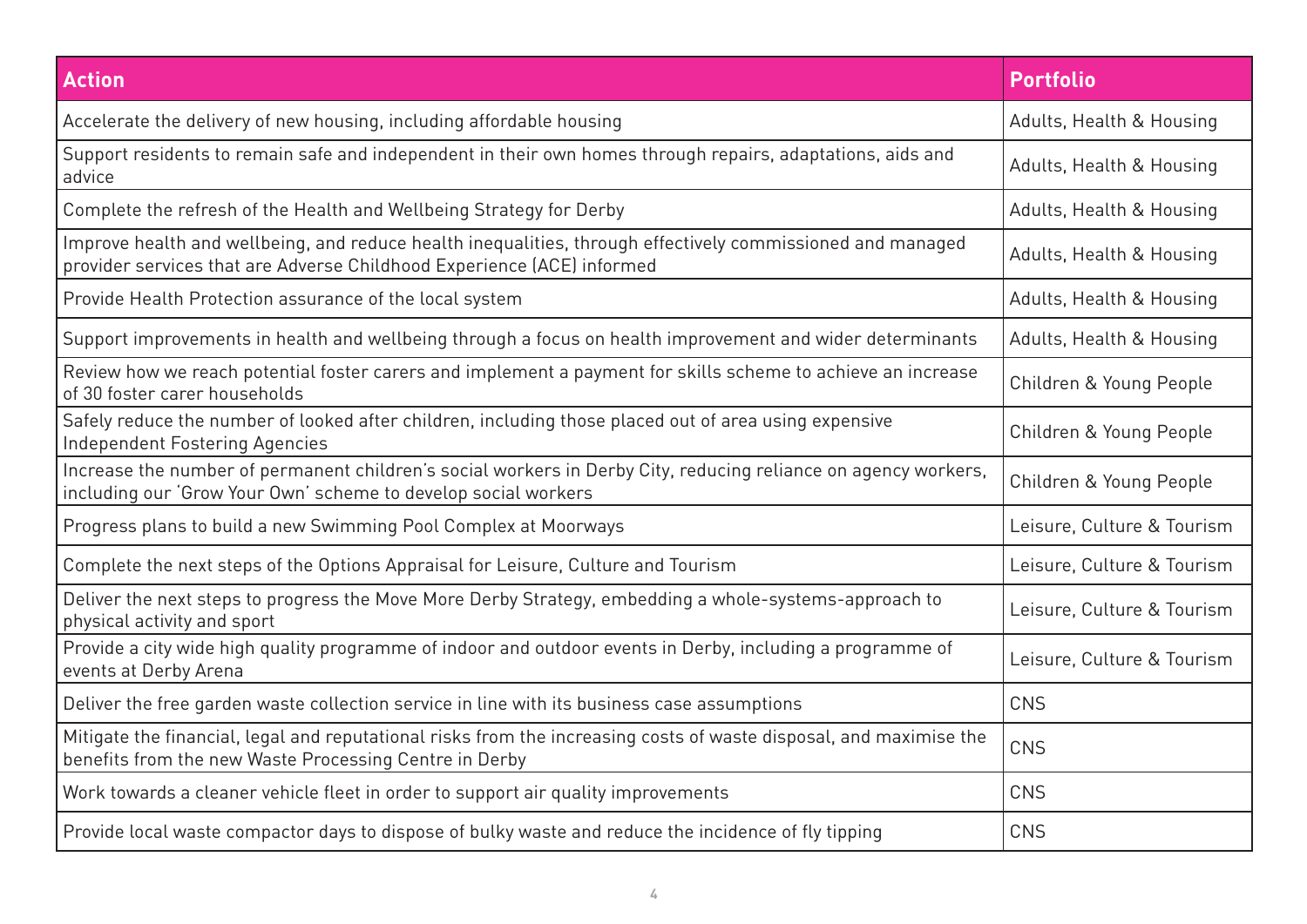| <b>Action</b>                                                                                                                        | <b>Portfolio</b> |
|--------------------------------------------------------------------------------------------------------------------------------------|------------------|
| Consult with takeaways in the city centre and district centres on an offer whereby they contribute to additional<br>bins or cleaning | CNS              |
| Carry out further deep clean days in the city centre and beyond                                                                      | <b>CNS</b>       |
| Work with local communities and businesses to increase floral displays in the city                                                   | <b>CNS</b>       |
| Deliver a refreshed City Centre Safer & Cleaner Plan                                                                                 | CNS              |
| Extend the operation of neighbourhood working and Public Protection Officers to all areas                                            | CNS              |
| Progress a city-wide Public Spaces Protection Order to tackle irresponsible dog owners                                               | CNS              |

# **A council focused on the things that matter**

| <b>Action</b>                                                                                                                                                                                                     | <b>Portfolio</b>             |
|-------------------------------------------------------------------------------------------------------------------------------------------------------------------------------------------------------------------|------------------------------|
| <b>Delivering for Derby</b>                                                                                                                                                                                       |                              |
| Develop a committee system of governance which meets the working principles agreed by Full Council, and<br>consult on options for other constitutional change, including the move to a four yearly election cycle | <b>Strategy &amp; Policy</b> |
| Explore options for extending the boundaries of the city to better reflect its local economy                                                                                                                      | <b>Strategy &amp; Policy</b> |
| <b>Modern and efficient</b>                                                                                                                                                                                       |                              |
| Agree the scope of a Digital by Default programme and plan its implementation                                                                                                                                     | Governance & Licensing       |
| Agree the scope of a Digital Workforce programme and plan its implementation                                                                                                                                      | Governance & Licensing       |
| Develop a programme of Lean reviews (focused on high demand and cost-driving services linked to the Digital by<br>Default programme) and implement                                                                | Governance & Licensing       |
| Achieve improved turnaround times for local land charge searches                                                                                                                                                  | Governance & Licensing       |
| Upgrade the current committee information system to improve the accessibility of Council reports                                                                                                                  | Governance & Licensing       |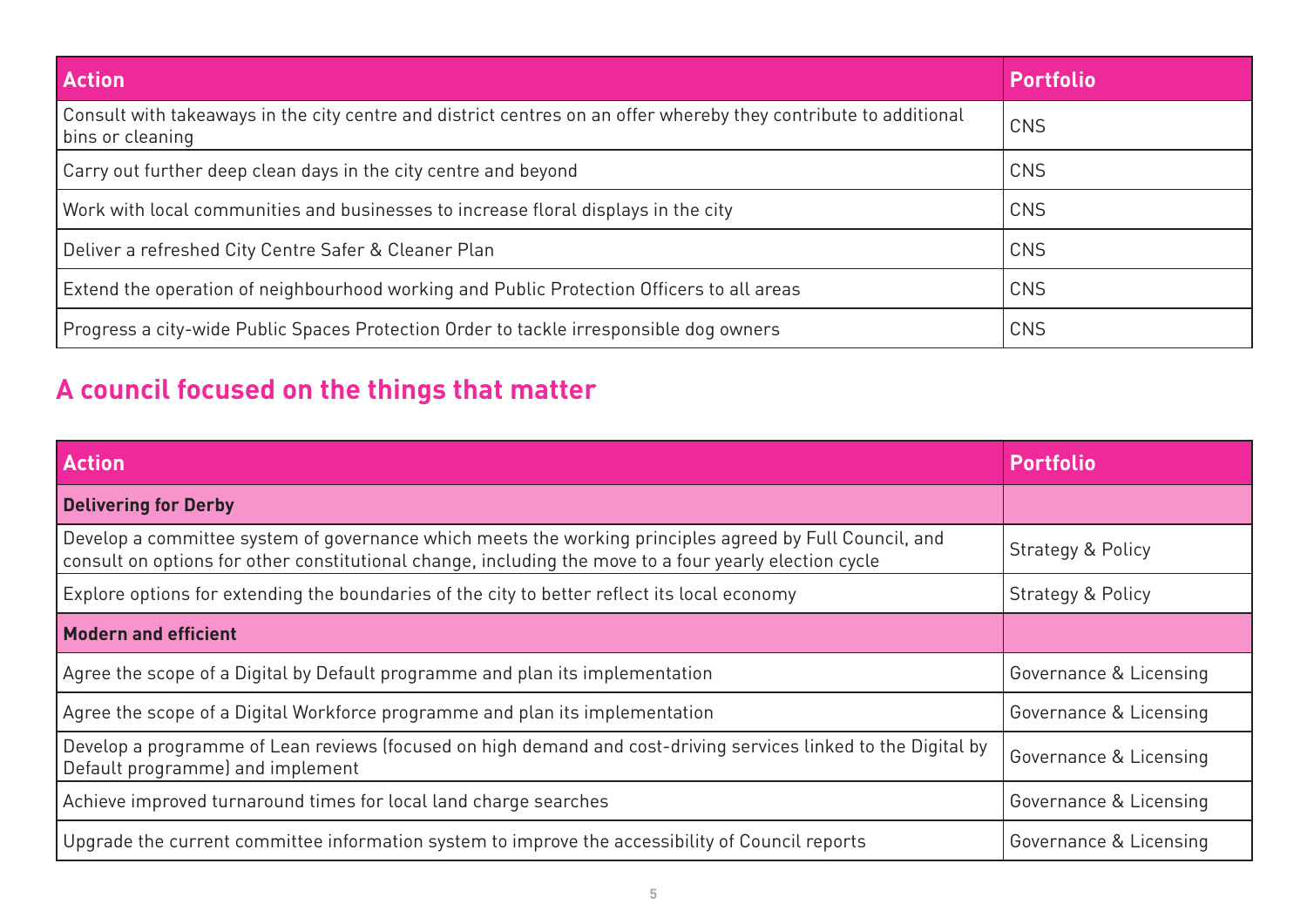| <b>Action</b>                                                                                                                                           | <b>Portfolio</b>       |
|---------------------------------------------------------------------------------------------------------------------------------------------------------|------------------------|
| Extend the property rationalisation programme to make the most of the property we own and dispose of any we<br>no longer need                           | Governance & Licensing |
| Embed the principles of the National Procurement Strategy for Local Government into the Council's Contract<br>Procedure Rules and procurement processes | Finance & Procurement  |
| Procure a supplier and commence a review of Single Person Discounts for Council Tax accounts                                                            | Finance & Procurement  |
| Implement more efficient, compliant and automated purchase-to-pay processes                                                                             | Finance & Procurement  |
| <b>Getting the basics right</b>                                                                                                                         |                        |
| Ensure effective oversight of project activity through the Programme Management Office and stronger project<br>management documentation and processes   | Governance & Licensing |
| <b>Great People</b>                                                                                                                                     |                        |
| Improve the visibility of senior leaders within the organisation                                                                                        | Governance & Licensing |
| Implement an improved leadership development offer                                                                                                      | Governance & Licensing |
| Develop a culture where health, wellbeing and attendance is proactively managed                                                                         | Governance & Licensing |
| Launch the new appraisal framework and ensure great take up                                                                                             | Governance & Licensing |
| Use a variety of ways to recognise and celebrate success and the commitment of colleagues                                                               | Governance & Licensing |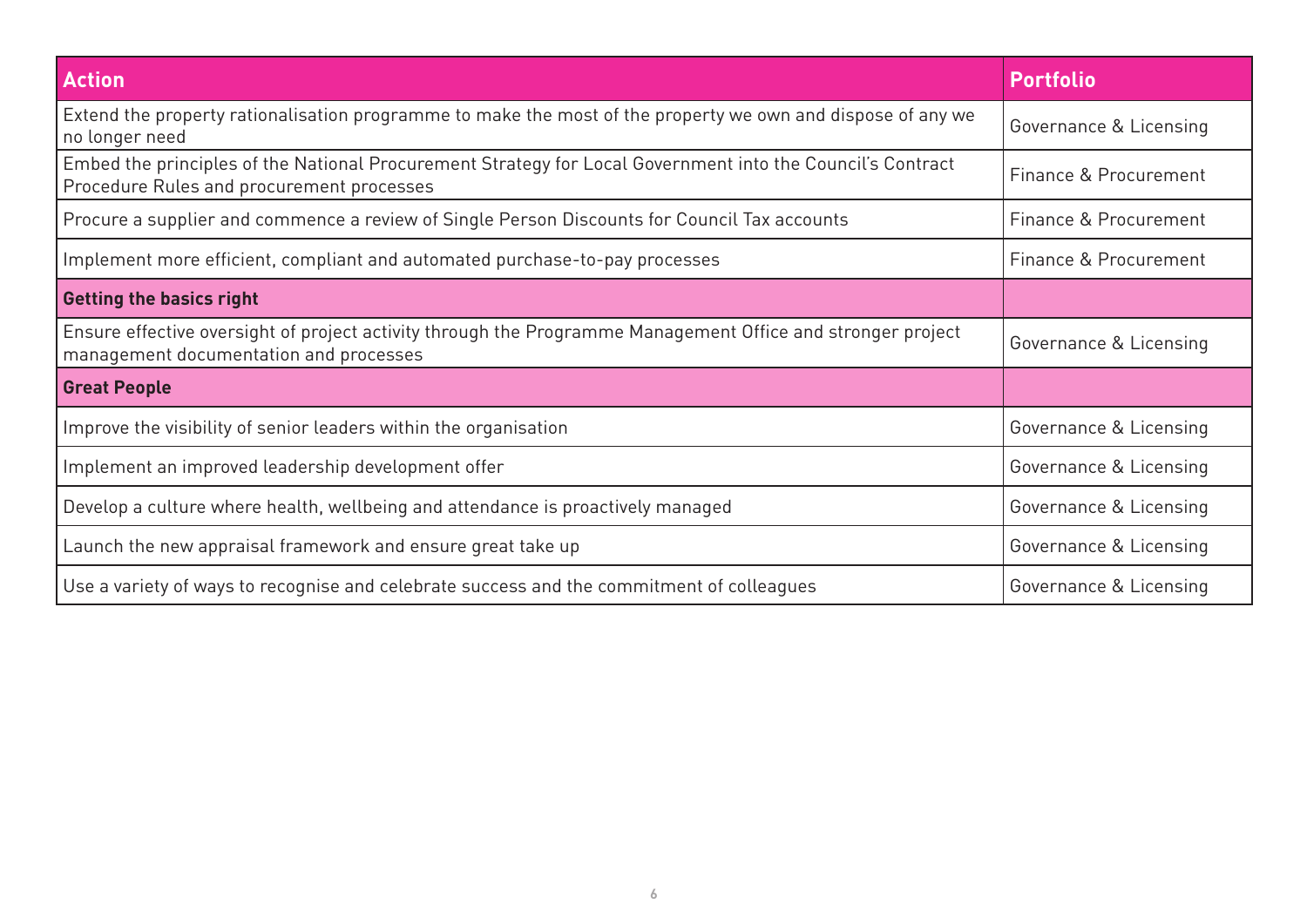

# **Strategy and Policy** Cllr Chris Poulter (Leader of the Council)

| <b>Action</b>                                                                                                                                                 | <b>How will we measure success?</b>                                                                                                                                                                                                                                                                                                                                                                        | <b>Timescale</b>                                                   | <b>Department</b>                        | <b>Accountable</b><br>officer | <b>Theme</b>                         | <b>Focus</b> |
|---------------------------------------------------------------------------------------------------------------------------------------------------------------|------------------------------------------------------------------------------------------------------------------------------------------------------------------------------------------------------------------------------------------------------------------------------------------------------------------------------------------------------------------------------------------------------------|--------------------------------------------------------------------|------------------------------------------|-------------------------------|--------------------------------------|--------------|
| Refresh the Strategic<br>Partnership arrangements<br>in Derby, including the Derby<br>Plan and vision for the city                                            | A new partnership Derby Plan or<br>equivalent will be published.                                                                                                                                                                                                                                                                                                                                           | <b>March 2020</b>                                                  | Corporate<br>Core                        | Heather<br>Greenan            | A City with big<br>ambitions         | All          |
| Ensure effective integration<br>with the wider economic<br>partnerships (such as the<br>D2N2 LEP, the Metro, D2 and<br>the DRB)                               | • Investment generated in Derby as a<br>result of Council interventions<br>• External public funding secured                                                                                                                                                                                                                                                                                               | March 2020                                                         | City<br>Development<br>& Growth          | Greg Jennings                 | A City with big<br>ambitions         | Economy      |
| Promote equality through<br>co-ordinating the Statutory<br><b>Equality Objectives and</b><br>delivering a series of events to<br>celebrate diversity in Derby | Procure a new Interpretation and<br><b>Translation Contract</b><br>Hold an event for the Employee Networks<br>and include DWP employees<br>Produce an Everyday Guide to Equality to<br>go on our website<br>Co-ordinate and publicise events<br>throughout the year to promote equality<br>and diversity<br>Progress is monitored by the Equality and<br>Diversity Strategy Group and Employee<br>Networks | October 2019<br>December<br>2019<br>December<br>2019<br>March 2020 | <b>HR, OD &amp;</b><br><b>Equalities</b> | Ann Webster                   | A City of<br>health and<br>happiness | All          |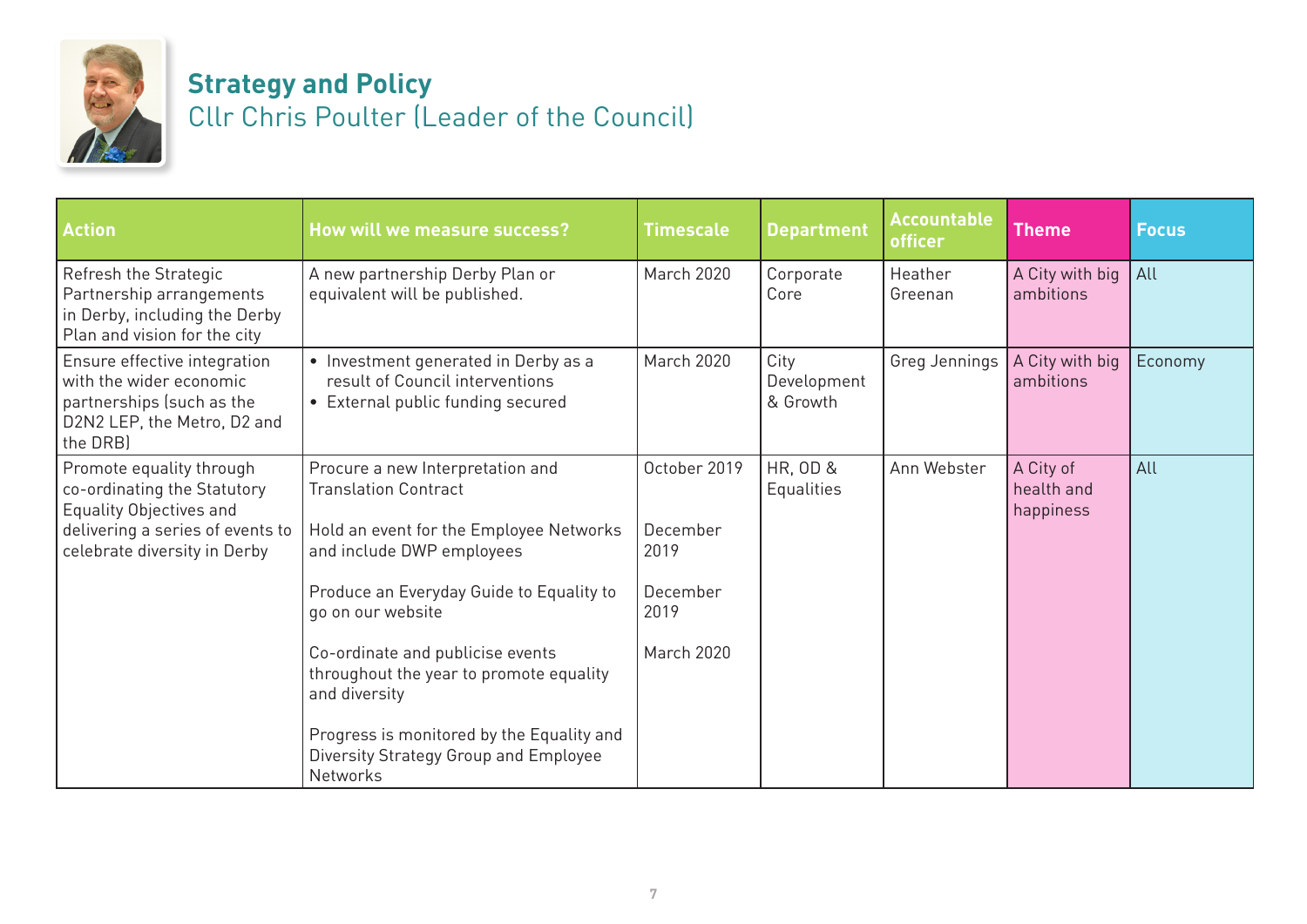| <b>Action</b>                                                                                                                                                                                                                                     | How will we measure success?                                                                                                                                                                                                                                                                                                     | <b>Timescale</b>  | <b>Department</b>                                 | <b>Accountable</b><br>officer | <b>Theme</b>                                          | <b>Focus</b>            |
|---------------------------------------------------------------------------------------------------------------------------------------------------------------------------------------------------------------------------------------------------|----------------------------------------------------------------------------------------------------------------------------------------------------------------------------------------------------------------------------------------------------------------------------------------------------------------------------------|-------------------|---------------------------------------------------|-------------------------------|-------------------------------------------------------|-------------------------|
| Work with the Derby<br>Partnership and other<br>stakeholders to find ways to<br>reduce the gender pay gap for<br>Derby residents                                                                                                                  | We will take a paper to the Derby<br>Renaissance Board to consider and<br>agree proposed actions to address this                                                                                                                                                                                                                 | December<br>2019  | All                                               | Greg Jennings                 | A City with big<br>ambitions                          | Economy                 |
| Explore ways in which climate<br>change can be mitigated                                                                                                                                                                                          | Establishment of a working group to<br>inform the refresh of the climate change<br>strategy, in conjunction with partners                                                                                                                                                                                                        | January 2020      | All                                               | Richard<br>Antcliff           | A City with big<br>ambitions                          | All                     |
| Develop proposals for<br>a committee system of<br>governance which meets the<br>working principles agreed by<br>Full Council, and consult on<br>options for other constitutional<br>change, including the move to<br>a four yearly election cycle | Re-establish Working Group meetings and<br>a Colleague Delivery Team<br>Produce a Constitution and a Scheme of<br>Delegations for a committee system of<br>qovernance<br>Plan and implement a public consultation<br>exercise<br>Report to Full Council on proposed new<br>system and results of public consultation<br>exercise | January 2020      | Legal,<br>Procurement<br>& Democratic<br>Services | <b>Emily Feenan</b>           | A Council<br>focussed on<br>the things that<br>matter | Collaborative           |
| Explore options for extending<br>the boundaries of the city to<br>better reflect its local economy                                                                                                                                                | Scope out options and commence<br>engagement with stakeholders.                                                                                                                                                                                                                                                                  | <b>March 2020</b> | Corporate<br>Core                                 | Heather<br>Greenan            | A Council<br>focussed on<br>the things that<br>matter | Delivering for<br>Derby |
| Develop and maintain Derby's<br>international trade and<br>investment relationships                                                                                                                                                               | Trade delegation to the World<br>Manufacturing Convention in Hefei, China<br>Trade delegation to India                                                                                                                                                                                                                           | March 2020        | City<br>Development<br>& Growth                   | Alan Smith                    | A City with big<br>ambitions                          | Economy                 |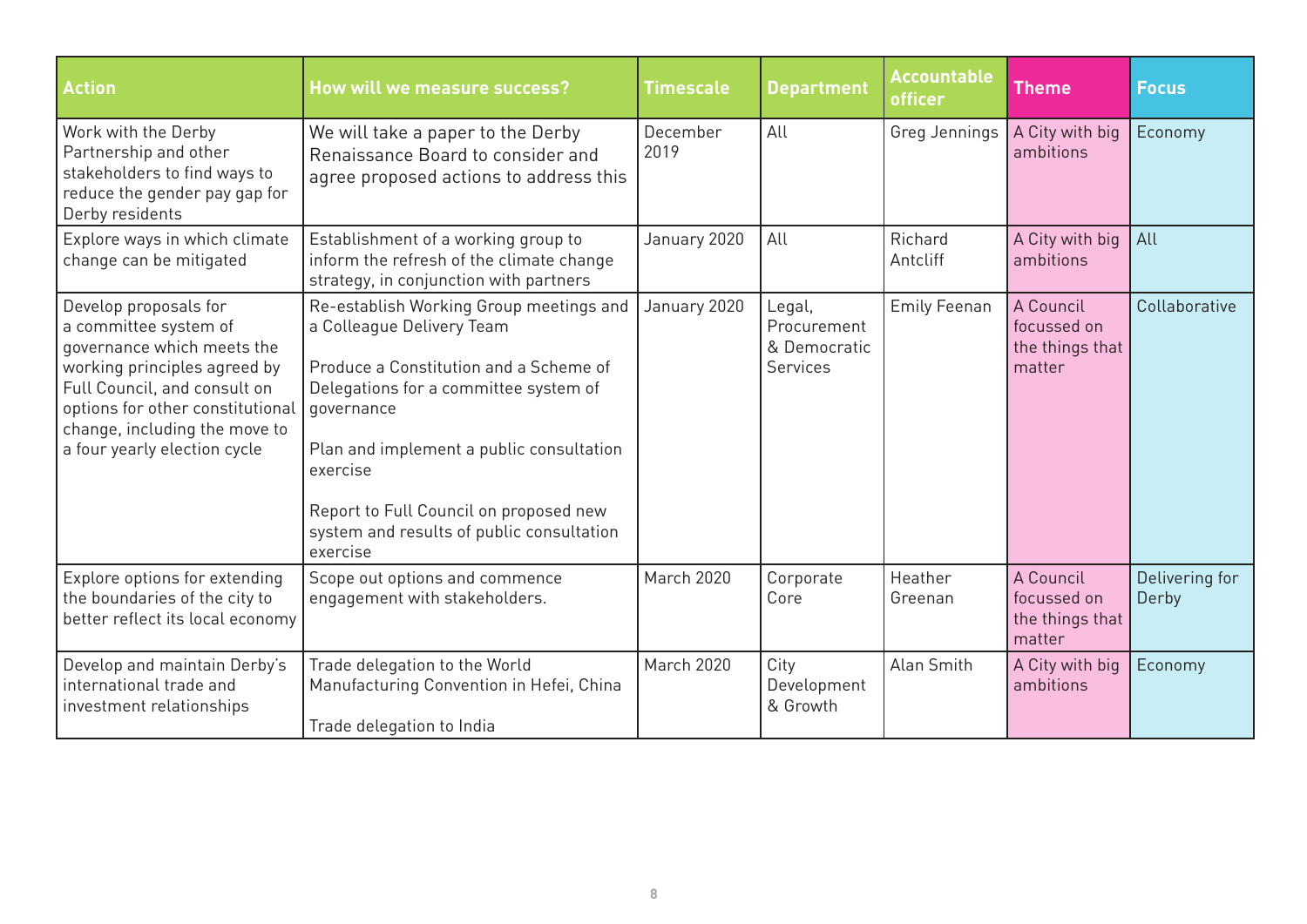

# **Regeneration, Planning and Transportation**

Cllr Matthew Holmes (Deputy Leader of the Council)

| <b>Action</b>                                                                                                               | How will we measure success?                                                                                          | <b>Timescale</b>                    | <b>Department</b>            | <b>Accountable</b><br><b>officer</b> | <b>Theme</b>                 | <b>Focus</b> |
|-----------------------------------------------------------------------------------------------------------------------------|-----------------------------------------------------------------------------------------------------------------------|-------------------------------------|------------------------------|--------------------------------------|------------------------------|--------------|
| Progress the re-opening of<br>the Assembly Rooms                                                                            | Consult public and stakeholders on the<br>detailed design                                                             | June 2019                           | City Development<br>& Growth | Catherine<br>Williams                | A City with big<br>ambitions | Culture      |
|                                                                                                                             | Secure planning consent                                                                                               | September<br>2019                   |                              |                                      |                              |              |
| Progress the<br>transformation of the<br>Market Hall                                                                        | Agree the vision for the use of the Market<br>Hall, to inform an outline business case<br>and secure Cabinet approval | August 2019                         | City Development<br>& Growth | Catherine<br>Williams                | A City with big<br>ambitions | Regeneration |
|                                                                                                                             | Commence works on improvement of the<br>roof                                                                          | March 2020                          |                              |                                      |                              |              |
|                                                                                                                             | Complete designs and submit funding bid<br>for the transformation of neighbouring<br>properties on the Market Place   | March 2020                          |                              |                                      |                              |              |
| Continue to deliver<br>the Our City, Our River<br>programme, upgrading                                                      | Complete the works under Project Munio<br>to Exeter Bridge/River Gardens area                                         | December<br>2020                    | City Development<br>& Growth | Catherine<br>Williams                | A City with big<br>ambitions | Regeneration |
| unlocking derelict sites for<br>redevelopment                                                                               | Derby's flood defences and Secure grant funding agreement for next<br>phase of Munio works                            | October 2019                        |                              |                                      |                              |              |
|                                                                                                                             | Identify and secure funding for remaining<br>phases of OCOR                                                           | <b>March 2023</b>                   |                              |                                      |                              |              |
| Monitor and report<br>on progress of the<br>implementation of the<br>Derby Economic Growth<br><b>Strategy Delivery Plan</b> | Metrics are set out in the Economic<br>Growth Strategy                                                                | Ongoing<br>through to<br>March 2022 | City Development<br>& Growth | Alan Smith                           | A City with big<br>ambitions | Economy      |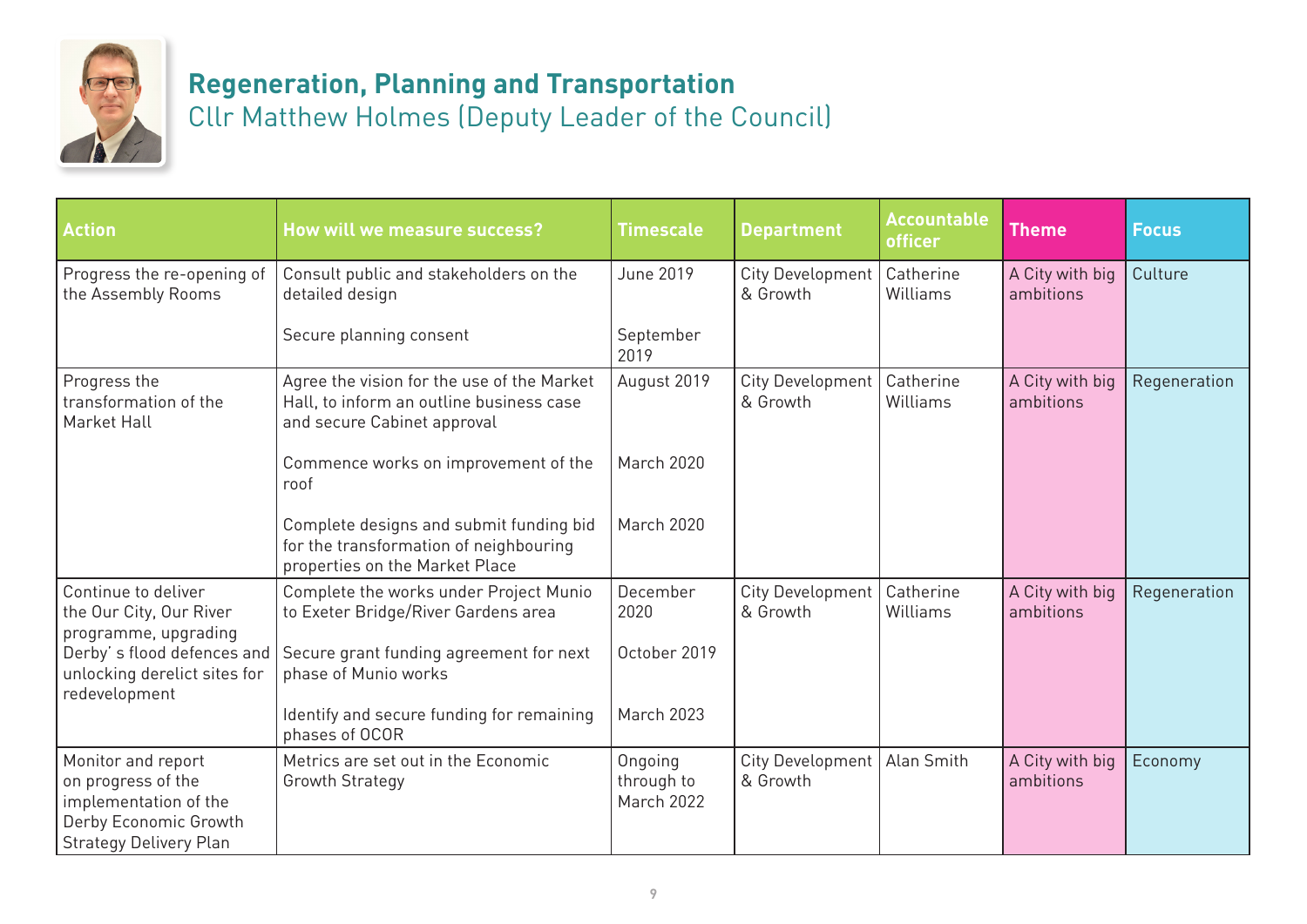| <b>Action</b>                                                                                                                                                              | <b>How will we measure success?</b>                                                                                                     | <b>Timescale</b>                    | <b>Department</b>                            | <b>Accountable</b><br>officer | <b>Theme</b>                 | <b>Focus</b> |
|----------------------------------------------------------------------------------------------------------------------------------------------------------------------------|-----------------------------------------------------------------------------------------------------------------------------------------|-------------------------------------|----------------------------------------------|-------------------------------|------------------------------|--------------|
| Progress plans to establish<br>the viability of and delivery<br>arrangements for a City<br>Centre Make and Trade<br>Zone with an associated<br>retail diversification fund | Complete feasibility study<br>Draft options for Cabinet to consider                                                                     | March 2020                          | City Development<br>& Growth                 | Alan Smith                    | A City with big<br>ambitions | Economy      |
| Progress plans to establish<br>the viability of and delivery<br>arrangements for a new<br>and growing businesses<br>through the Incubator and<br>Scale-Up programme        | Complete feasibility and options appraisal<br>Select options and devise business case<br>Cabinet decision to progress with<br>programme | <b>March 2020</b>                   | City Development   Alan Smith<br>& Growth    |                               | A City with big<br>ambitions | Economy      |
| Refresh the City Centre<br>Masterplan and deliver<br>major regeneration<br>projects in line with<br>the Masterplan and the<br><b>Economic Growth Strategy</b>              | This includes numerous projects - refer to<br>the City Centre Masterplan for details                                                    | Ongoing<br>depending on<br>projects | City Development<br>& Growth                 | Catherine<br>Williams         | A City with big<br>ambitions | Regeneration |
| Maximise external funding<br>and income generation<br>to support the city's<br>development and growth                                                                      | • Investment generated in Derby as a<br>result of Council interventions<br>• External public funding secured                            | <b>March 2020</b>                   | City Development   Alan Smith<br>& Growth    |                               | A City with big<br>ambitions | Economy      |
| Support the HS2 Growth<br>Strategy, engaging<br>through the programme<br>governance and<br>contributing to the Gateway<br>Study to secure Derby<br>connectivity            | In the long term, the region and the city<br>will enjoy the benefits set out in the East<br>Midlands HS2 Growth Strategy                | <b>March 2020</b>                   | Planning,<br>Transportation<br>& Engineering | Verna Bayliss                 | A City with big<br>ambitions | Transport    |
| Deliver the A52<br>Improvement Project to the<br>final agreed programme<br>and budget, as approved by<br>Cabinet                                                           | Completion of the project and opening for<br>use                                                                                        | Summer 2020                         | Planning,<br>Transportation<br>& Engineering | Don McLure                    | A City with big<br>ambitions | Transport    |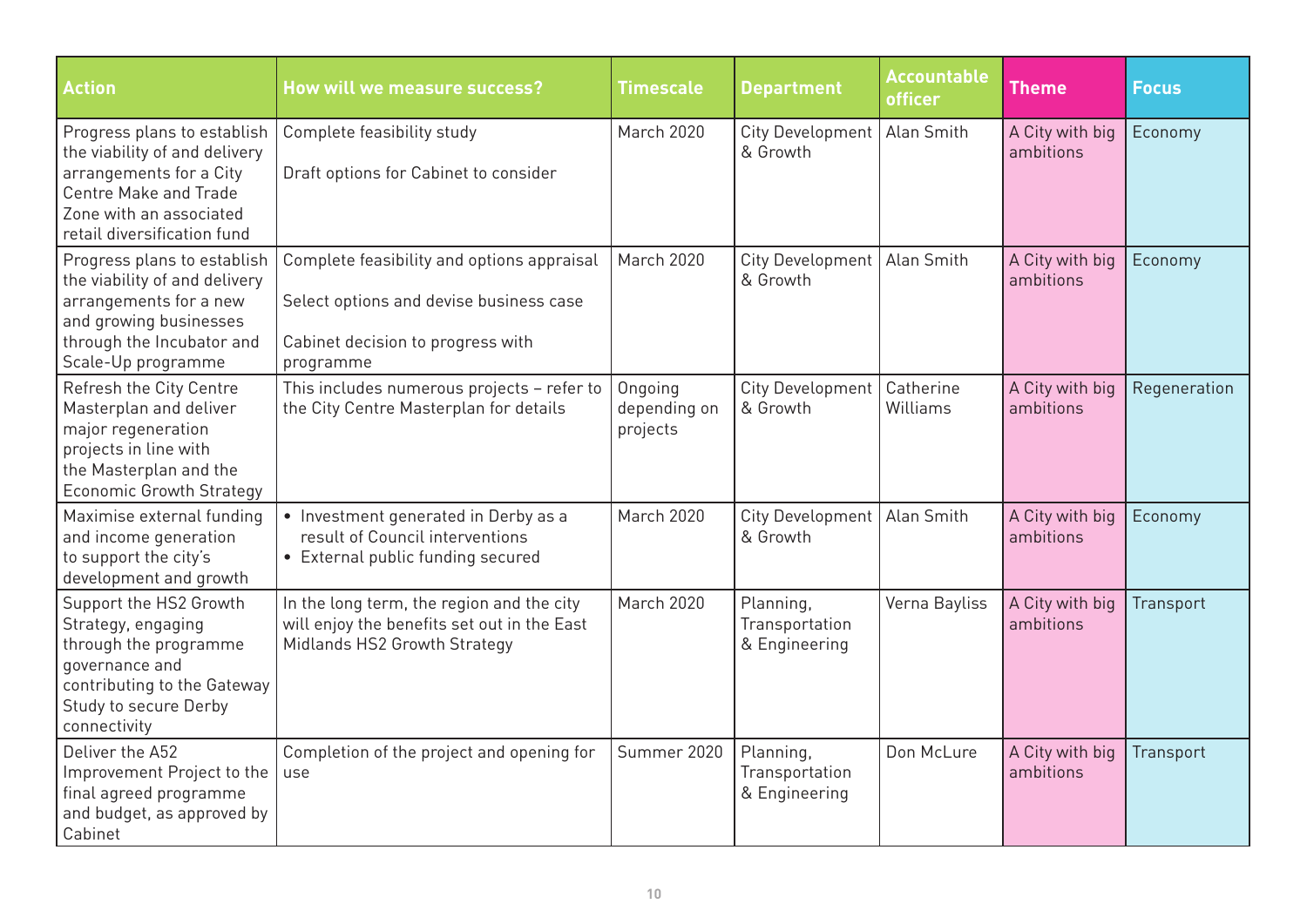| <b>Action</b>                                                                                                                                                                                                                           | How will we measure success?                                                                                                                                                                                        | <b>Timescale</b> | <b>Department</b>                            | <b>Accountable</b><br>officer | <b>Theme</b>                         | <b>Focus</b>            |
|-----------------------------------------------------------------------------------------------------------------------------------------------------------------------------------------------------------------------------------------|---------------------------------------------------------------------------------------------------------------------------------------------------------------------------------------------------------------------|------------------|----------------------------------------------|-------------------------------|--------------------------------------|-------------------------|
| Implement air quality<br>measures set out in May<br>2019 Ministerial Direction.<br>on Stafford Street and<br>surrounding routes, to<br>deliver compliance with<br>statutory nitrogen dioxide<br>levels in the shortest<br>possible time | Following approval of the Full Business<br>Case by Government, we will complete<br>the junction alternations, new network<br>management measures, and other traffic<br>management measures on identified<br>routes. | December<br>2019 | Planning,<br>Transportation<br>& Engineering | Verna Bayliss                 | A City of<br>health and<br>happiness | Health and<br>wellbeing |
| Develop the Transforming<br>Cities Fund programme<br>with Nottingham City<br>Council and deliver<br>Tranche 1                                                                                                                           | Joint governance arrangements will<br>oversee the delivery of a range of<br>individual projects, including bus priority<br>measures and improvements to cycling<br>infrastructure.                                  | March 2020       | Planning,<br>Transportation<br>& Engineering | Nigel Brien                   | A City with big<br>ambitions         | Transport               |
| Develop the Derby<br>Integrated Infrastructure<br>Plan in collaboration with<br>the National Infrastructure<br>Commission                                                                                                               | The plan will set out long term priorities<br>for future investment in Derby's<br>infrastructure                                                                                                                    | March 2020       | Planning,<br>Transportation<br>& Engineering | Verna Bayliss                 | A City with big<br>ambitions         | Transport               |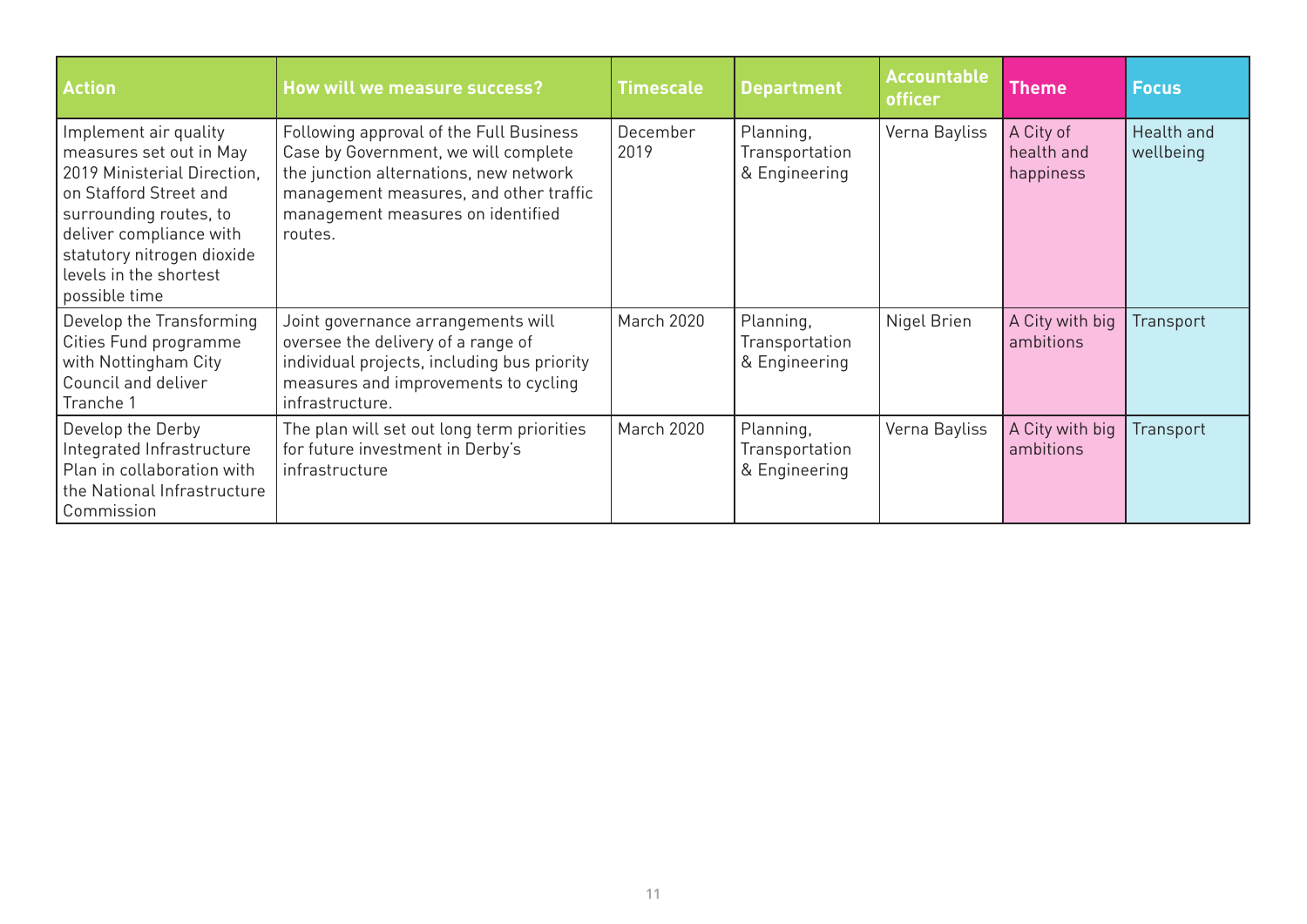

# **Governance and Licensing**  Cllr Mick Barker

| <b>Action</b>                                                                       | How will we measure success?                                                                                                                                           | <b>Timescale</b>          | <b>Department</b>                         | <b>Accountable</b><br>officer | <b>Theme</b>                                          | <b>Focus</b>            |
|-------------------------------------------------------------------------------------|------------------------------------------------------------------------------------------------------------------------------------------------------------------------|---------------------------|-------------------------------------------|-------------------------------|-------------------------------------------------------|-------------------------|
| Implement the Council's<br>new taxi strategy                                        | Submit final strategy and policy<br>recommendations to Licensing Committee<br>for approval                                                                             | August 2019               | <b>Public Protection</b><br>& Streetpride | Michael Kay                   | A City of<br>health and<br>happiness                  | Health and<br>wellbeing |
|                                                                                     | Develop details to implement licensing<br>policy proposals                                                                                                             | October 2019              |                                           |                               |                                                       |                         |
|                                                                                     | Promote and grow the update of the<br>MyTaxi app                                                                                                                       | October 2019              |                                           |                               |                                                       |                         |
| Agree the scope of a Digital<br>by Default programme and<br>plan its implementation | We will deliver a strong "Citizen Account<br>offer" and improve integration between<br>customer and back office systems.                                               | March 2021<br>and ongoing | Digital &<br>Customer<br>Management       | Andy<br>Brammall              | A Council<br>focussed on<br>the things that<br>matter | Modern and<br>efficient |
|                                                                                     | This will include services such as Adult<br>Social Care and Revenues & Benefits<br>across two sprint cycles in 2019/20, with<br>further change scoped out for 2020/21. |                           |                                           |                               |                                                       |                         |
| Agree the scope of a Digital<br>Workforce programme and<br>plan its implementation  | We will complete the rollout of a Microsoft<br>365 solution to all users.<br>We will scope out the opportunities for                                                   | March 2020                | Digital &<br>Customer<br>Management       | Andy<br>Brammall              | A Council<br>focussed on<br>the things that<br>matter | Modern and<br>efficient |
|                                                                                     | efficiencies and collaboration through the<br>Change Derby working group                                                                                               |                           |                                           |                               |                                                       |                         |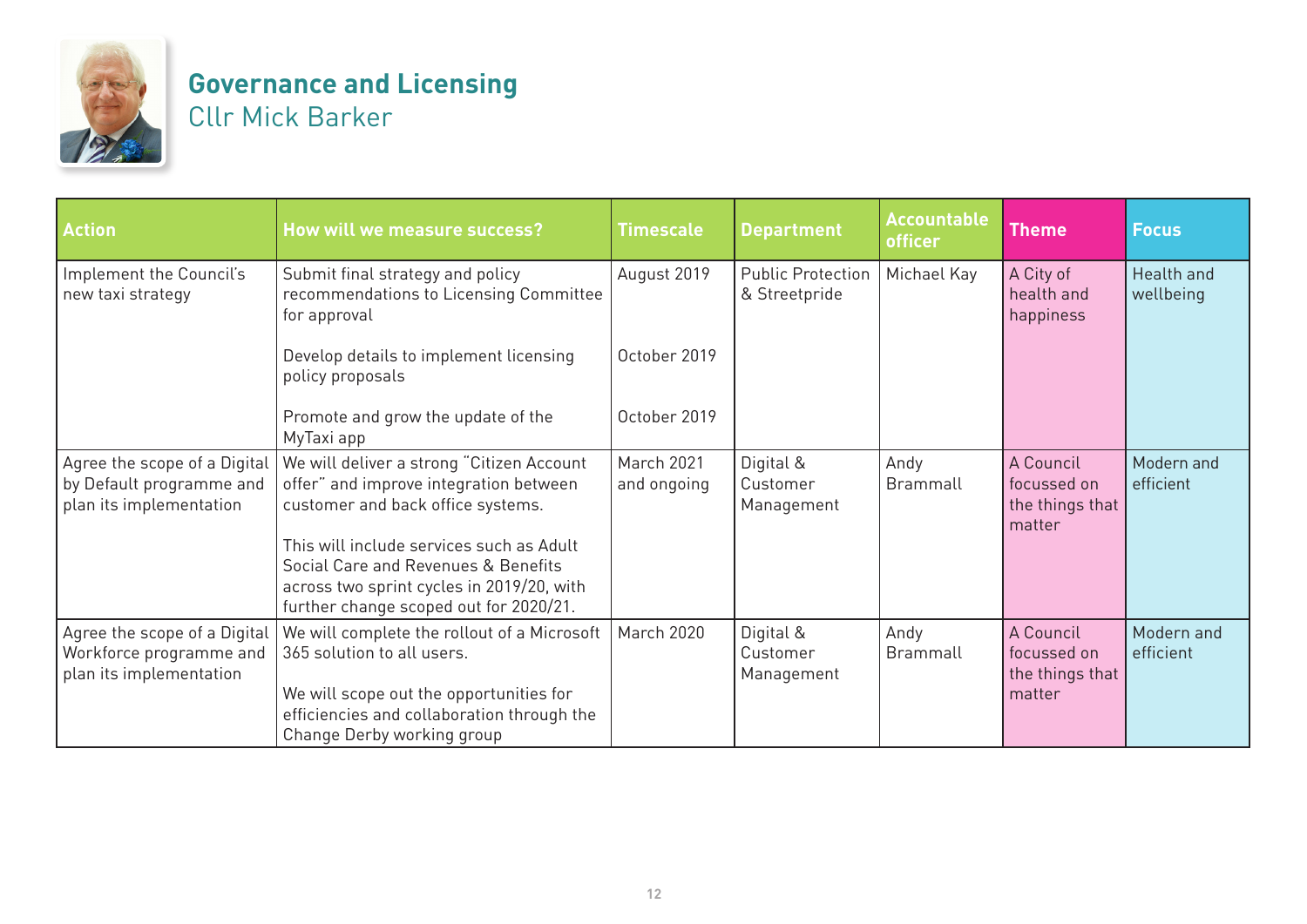| <b>Action</b>                                                                                                                                                           | How will we measure success?                                                                                                                                                                                                                                                              | <b>Timescale</b>                                                        | <b>Department</b>                                 | <b>Accountable</b><br>officer | <b>Theme</b>                                          | <b>Focus</b>            |
|-------------------------------------------------------------------------------------------------------------------------------------------------------------------------|-------------------------------------------------------------------------------------------------------------------------------------------------------------------------------------------------------------------------------------------------------------------------------------------|-------------------------------------------------------------------------|---------------------------------------------------|-------------------------------|-------------------------------------------------------|-------------------------|
| Develop a programme of<br>Lean reviews (focused<br>on high demand and<br>cost-driving services<br>linked to the Digital by<br>default programme) and<br>implement       | Efficiencies and wider benefits from Lean<br>reviews will be captured and monitored.                                                                                                                                                                                                      | <b>June 2021</b>                                                        | Corporate Core                                    | Heather<br>Greenan            | A Council<br>focussed on<br>the things that<br>matter | Value for<br>money      |
| Ensure effective oversight<br>of project activity through<br>the Programme<br>Management Office<br>and stronger project<br>management<br>documentation and<br>processes | Regular updates are provided to Corporate<br>Leadership Team on project status, and<br>level of confidence that they will deliver<br>the stated benefits on schedule and on<br>budget.                                                                                                    | Ongoing<br>through the<br>Council Plan<br>period                        | Corporate Core                                    | Heather<br>Greenan            | A Council<br>focussed on<br>the things that<br>matter | Value for<br>money      |
| Achieve improved<br>turnaround times for local<br>land charge searches                                                                                                  | • Average time taken to issue a Local<br>Land Charges search                                                                                                                                                                                                                              | March 2020                                                              | Legal,<br>Procurement<br>& Democratic<br>Services | Mick Styne                    | A Council<br>focussed on<br>the things that<br>matter | Modern and<br>efficient |
| Upgrade the current<br>committee information<br>system to improve the<br>accessibility of Council<br>reports                                                            | Award contract following procurement<br>process<br>Roll out new or upgraded system to pilot<br>group and then to all users<br>Roll out app to pilot group and then to all<br>users<br>Possibly roll out agenda builder and<br>workflow management to pilot group and<br>then to all users | <b>July 2019</b><br>September<br>2019<br>November<br>2019<br>March 2020 | Legal,<br>Procurement<br>& Democratic<br>Services | Alex Hough                    | A Council<br>focussed on<br>the things that<br>matter | Collaborative           |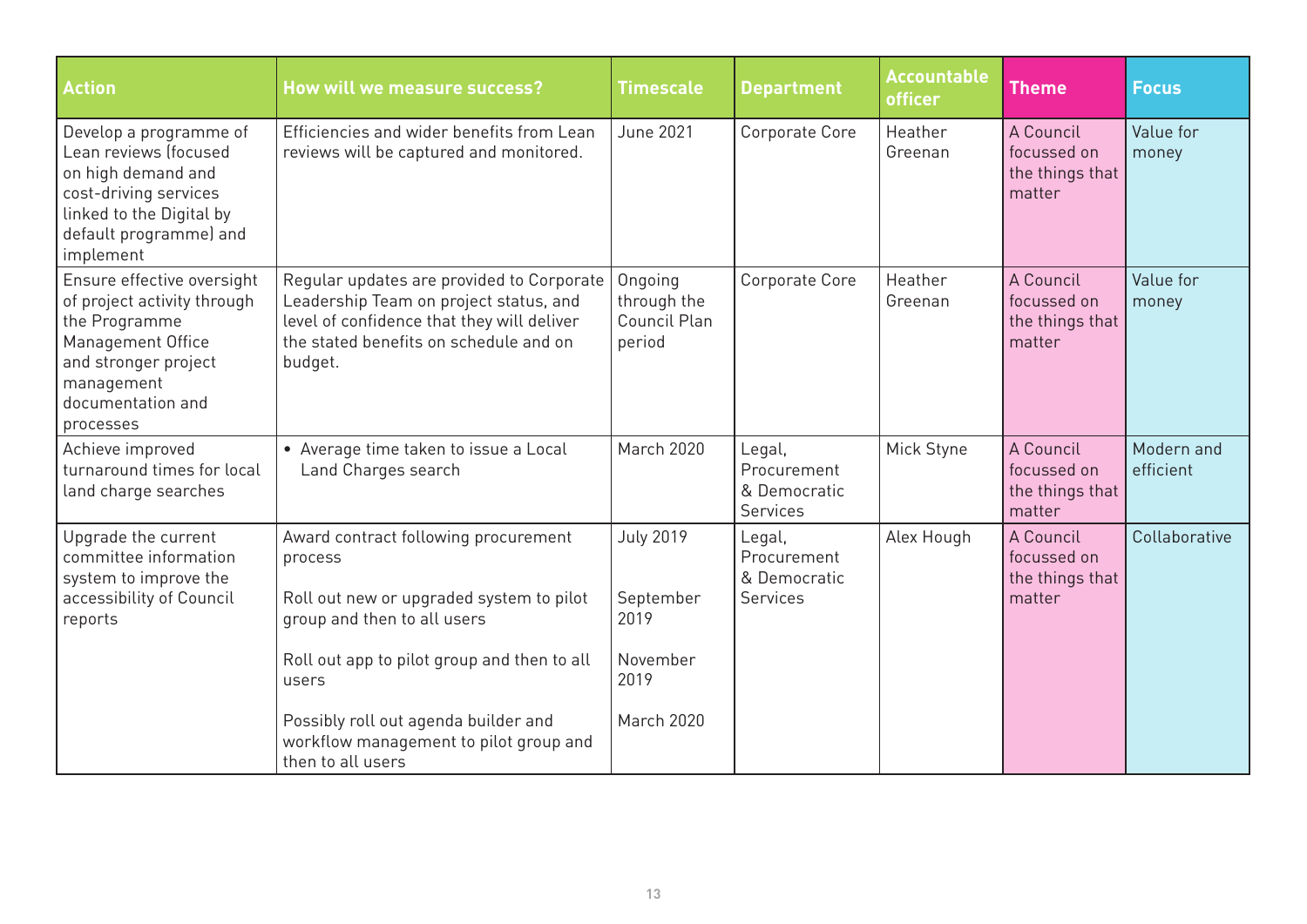| <b>Action</b>                                                                                                                             | How will we measure success?                                                                                                                                       | <b>Timescale</b>                                 | <b>Department</b>                    | <b>Accountable</b><br>officer   | <b>Theme</b>                                          | <b>Focus</b>       |
|-------------------------------------------------------------------------------------------------------------------------------------------|--------------------------------------------------------------------------------------------------------------------------------------------------------------------|--------------------------------------------------|--------------------------------------|---------------------------------|-------------------------------------------------------|--------------------|
| Extend the property<br>rationalisation programme<br>to make the most of the<br>property we own and<br>dispose of any we no<br>longer need | To be measured against the budgeted<br>revenue savings and capital receipts<br>required from the programme                                                         | Ongoing<br>through the<br>Council Plan<br>period | <b>Property Services</b>             | Jayne<br>Sowerby-<br>Warrington | A Council<br>focussed on<br>the things that<br>matter | Value for<br>money |
| Improve the visibility of<br>senior leaders within the<br>organisation                                                                    | Colleagues will get to know senior leaders<br>better, and see them modelling the<br>Council's values and the positive culture<br>we want to build                  | Ongoing<br>through the<br>Council Plan<br>period | Corporate<br>Leadership Team         | Carole Mills                    | A Council<br>focussed on<br>the things that<br>matter | Engaged            |
| Implement an improved<br>leadership development<br>offer                                                                                  | Leaders in the organisation will be better<br>equipped to drive performance and build<br>the positive culture across the Council                                   | March 2020                                       | HR&<br>Organisational<br>Development | Diane Sturdy                    | A Council<br>focussed on<br>the things that<br>matter | Engaged            |
| Develop a culture where<br>health, wellbeing and<br>attendance is proactively<br>managed                                                  | • Working days lost to sickness<br>• Completion rate of return to work<br>interviews                                                                               | March 2020                                       | HR&<br>Organisational<br>Development | Carl Ward                       | A Council<br>focussed on<br>the things that<br>matter | Value for<br>money |
| Launch the new appraisal<br>framework and ensure<br>great take up                                                                         | • Completion rate of Great Performance<br>Conversations                                                                                                            | March 2020                                       | HR&<br>Organisational<br>Development | Diane Sturdy                    | A Council<br>focussed on<br>the things that<br>matter | Engaged            |
| Use a variety of ways to<br>recognise and celebrate<br>success and the<br>commitment of colleagues                                        | We will look at the scores and feedback<br>colleagues give the Council through the<br>'Soapbox' survey, and learn from direct<br>feedback following events we hold | March 2020                                       | HR&<br>Organisational<br>Development | Diane Sturdy                    | A Council<br>focussed on<br>the things that<br>matter | Engaged            |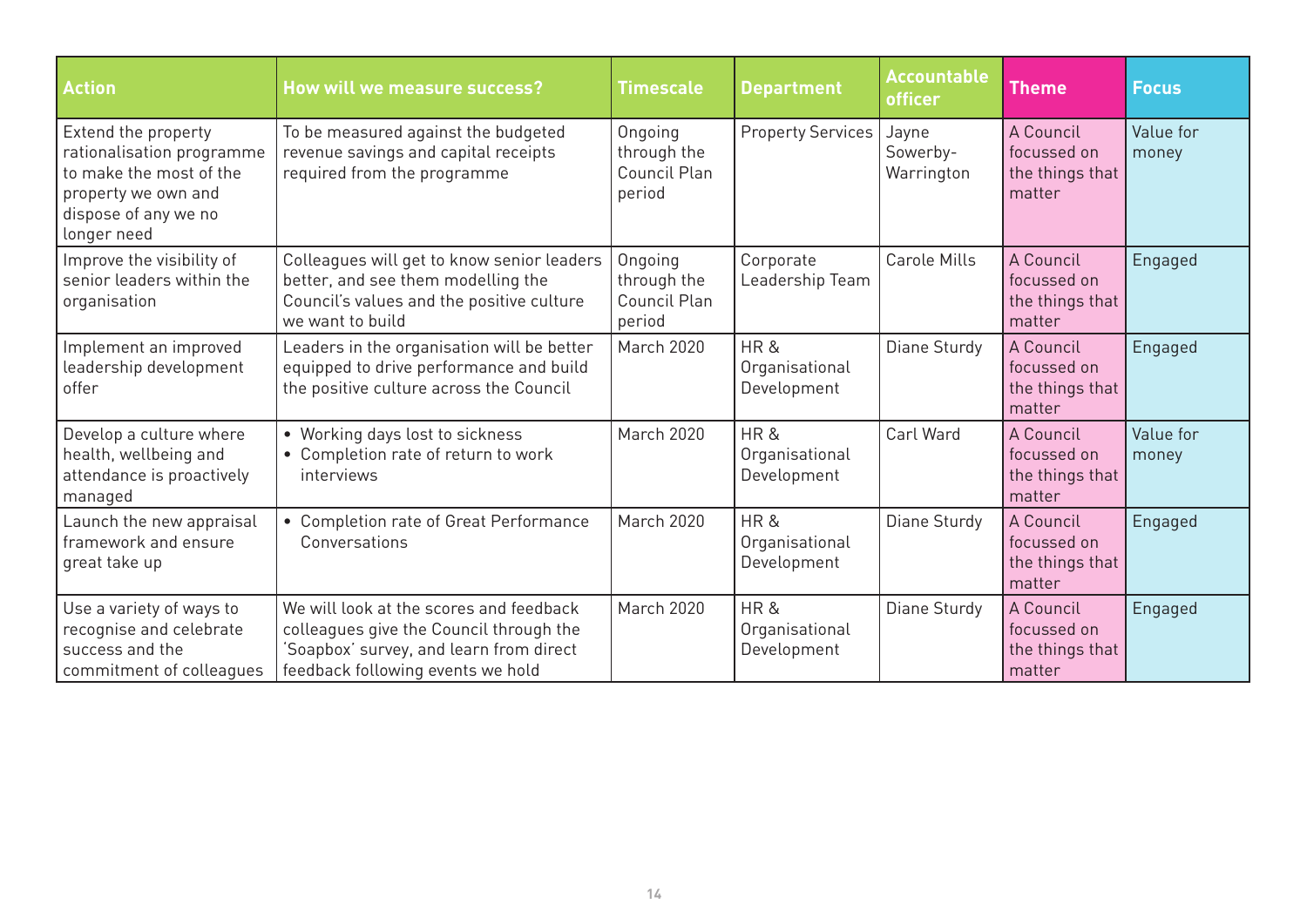

# **Adults, Health and Housing**  Cllr Roy Webb

| <b>Action</b>                                                                                                                                                                                                              | <b>How will we measure success?</b>                                                                                                                                                                     | <b>Timescale</b>                               | <b>Department</b>     | <b>Accountable</b><br>officer | <b>Theme</b>                         | <b>Focus</b> |
|----------------------------------------------------------------------------------------------------------------------------------------------------------------------------------------------------------------------------|---------------------------------------------------------------------------------------------------------------------------------------------------------------------------------------------------------|------------------------------------------------|-----------------------|-------------------------------|--------------------------------------|--------------|
| Review and restate the<br>priorities of the Local Area<br>Coordination team with a<br>view to securing greater<br>interagency investment,<br>establishing LAC as a<br>public service offer to all<br>residents in the city | Completion of the review                                                                                                                                                                                | September<br>2019                              | <b>Adult Services</b> | Phil Taylor                   | A City of<br>health and<br>happiness | Social care  |
| Maximise the potential of<br>working with the NHS and<br>other partners to produce<br>efficiencies and better<br>service outcomes                                                                                          | • Delayed Transfers of Care<br>• Long term admissions to care for<br>younger and older adults<br>• Older people still at home 91 days after<br>hospital discharge                                       | On-going to<br>the end of<br><b>March 2020</b> | <b>Adult Services</b> | Kirsty<br>McMillan            | A City of<br>health and<br>happiness | Social care  |
| Deliver the MTFP savings<br>in relation to Carers and<br>co-produce an improved<br>offer for Carers, building<br>on national and local<br>survey results                                                                   | Implementation of the new support offer,<br>including improved signposting and<br>promotional materials                                                                                                 | <b>March 2020</b>                              | <b>Adult Services</b> | Cath Young                    | A City of<br>health and<br>happiness | Social care  |
| Reduce homelessness and<br>enable access to affordable<br>housing                                                                                                                                                          | • Number of homeless approaches<br>• Number of new households placed in<br>bed & breakfast<br>• Number of new households placed in<br>temporary accommodation (non-B&B)<br>• Annual rough sleeper count | March 2020                                     | Derby Homes           | Clare<br>Mehrbani             | A City of<br>health and<br>happiness | Housing      |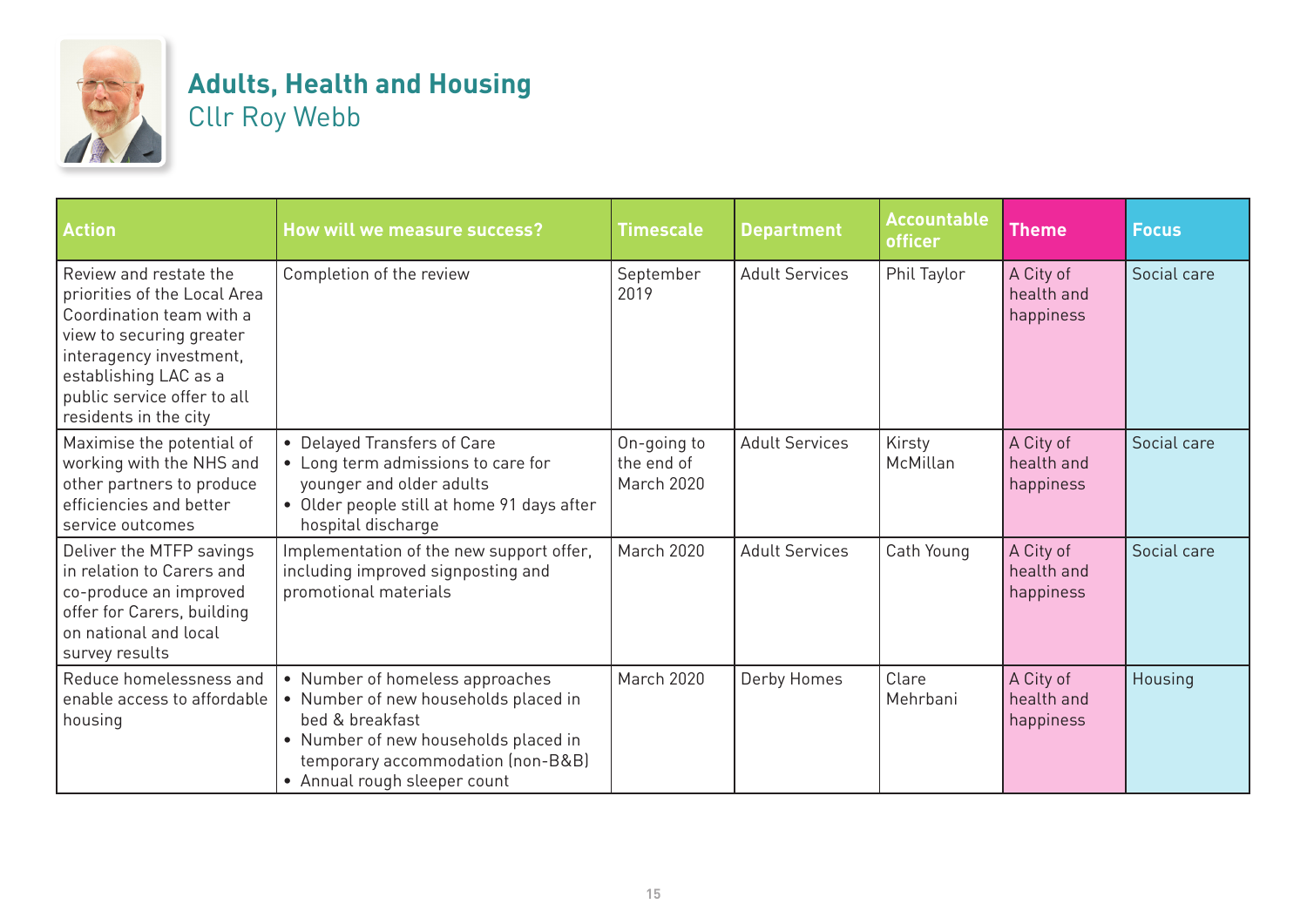| <b>Action</b>                                                                                                                                                                                                 | How will we measure success?                                                                                                                                                                  | <b>Timescale</b>  | <b>Department</b>                   | <b>Accountable</b><br>officer | <b>Theme</b>                         | <b>Focus</b>                       |
|---------------------------------------------------------------------------------------------------------------------------------------------------------------------------------------------------------------|-----------------------------------------------------------------------------------------------------------------------------------------------------------------------------------------------|-------------------|-------------------------------------|-------------------------------|--------------------------------------|------------------------------------|
| Accelerate the delivery of<br>new housing, including<br>affordable housing                                                                                                                                    | • Net additional homes delivered (all<br>tenures<br>• Number of new affordable homes<br>provided (gross)                                                                                      | March 2020        | <b>City Development</b><br>& Growth | lan Fullagar                  | A City of<br>health and<br>happiness | Housing                            |
| Support residents<br>to remain safe and<br>independent in their own<br>homes through repairs,<br>adaptations, aids and<br>advice                                                                              | • Number of cases completed by<br>Handyperson service<br>• Number of households assisted through<br>the Healthy Housing Hub<br>• Number of Disabled Facilities Grant<br>adaptations completed | <b>March 2020</b> | City Development<br>& Growth        | lan Fullagar                  | A City of<br>health and<br>happiness | Health and<br>wellbeing<br>Housing |
| Complete the refresh of<br>the Health and Wellbeing<br>Strategy for Derby                                                                                                                                     | The strategy will be endorsed by our<br>partners.                                                                                                                                             | March 2020        | <b>Public Health</b>                | Cate Edwynn                   | A City of<br>health and<br>happiness | Health and<br>wellbeing            |
| Improve health and<br>wellbeing, and reduce<br>health inequalities, through<br>effectively commissioned<br>and managed provider<br>services that are Adverse<br><b>Childhood Experience</b><br>(ACE) informed | Demonstrate robust governance<br>arrangements around risk, quality and<br>performance assurance through contract<br>management.                                                               | March 2020        | <b>Public Health</b>                | Richard<br>Martin             | A City of<br>health and<br>happiness | Health and<br>wellbeing            |
| <b>Provide Health Protection</b><br>assurance of the local<br>system                                                                                                                                          | Ensure that the Health Protection Board<br>provides scrutiny and challenge across the<br>system, providing assurance to the Health<br>and Wellbeing Board.                                    | <b>March 2020</b> | <b>Public Health</b>                | Cate Edwynn                   | A City of<br>health and<br>happiness | Health and<br>wellbeing            |
| Support improvements<br>in health and wellbeing<br>through a focus on health<br>improvement and wider<br>determinants                                                                                         | We will report on the difference being<br>made through the Director of Public<br>Health's Annual Report                                                                                       | March 2020        | <b>Public Health</b>                | Wayne<br>Harrison             | A City of<br>health and<br>happiness | Health and<br>wellbeing            |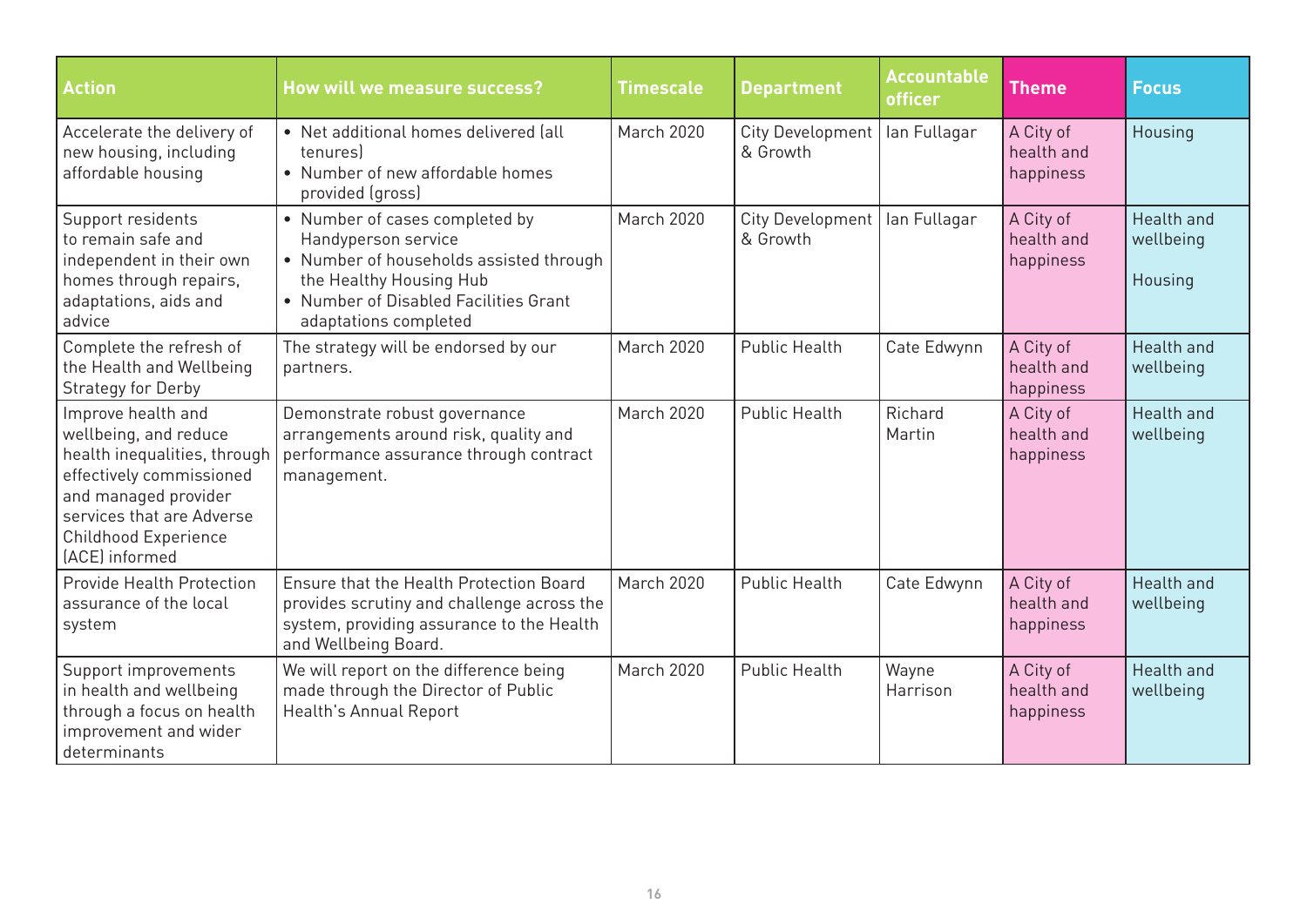

# **Children and Young People**  Cllr Evonne Williams

| <b>Action</b>                                                                                                                                                                 | <b>How will we measure success?</b>                                                                                                                                                                    | <b>Timescale</b>  | <b>Department</b>                         | <b>Accountable</b><br>officer | <b>Theme</b>                         | <b>Focus</b>  |
|-------------------------------------------------------------------------------------------------------------------------------------------------------------------------------|--------------------------------------------------------------------------------------------------------------------------------------------------------------------------------------------------------|-------------------|-------------------------------------------|-------------------------------|--------------------------------------|---------------|
| Review how we reach<br>potential foster carers and<br>implement a payment for<br>skills scheme to achieve an<br>increase of 30 foster carer<br>households                     | Report recommendations to be submitted<br>to Council Cabinet<br>• Number of active approved mainstream<br>fostering households<br>• % of children placed with Independent<br><b>Fostering Agencies</b> | March 2020        | Early Help &<br>Children's Social<br>Care | Sally Penrose                 | A City of<br>health and<br>happiness | Social care   |
| Safely reduce the number<br>of looked after children.<br>including those placed out<br>of area using expensive<br>Independent Fostering<br>Agencies                           | • Number of looked after children frate<br>per 10,000 population under 18)<br>• % of children placed with IFAs                                                                                         | <b>March 2020</b> | Early Help &<br>Children's Social<br>Care | Suanne Lim                    | A City of<br>health and<br>happiness | Social care   |
| Increase the number of<br>permanent children's<br>social workers in Derby<br>City, reducing reliance on<br>agency workers, including<br>through our "Grow Your<br>Own" scheme | A reduction in the total number of agency<br>workers                                                                                                                                                   | <b>March 2020</b> | Early Help &<br>Children's Social<br>Care | Suanne Lim                    | A City of<br>health and<br>happiness | Social care   |
| Work with the schools<br>sector to improve inclusion                                                                                                                          | School outcomes at all key stages for<br>disadvantaged pupils and those with<br><b>Special Educational Needs</b>                                                                                       | March 2020        | Learning & Skills                         | Pauline<br>Anderson           | A City with big<br>aspirations       | <b>Skills</b> |
| Improve SEND service<br>performance and meet<br>statutory deadlines in line<br>with the SEND Code of<br>Practice                                                              | • % of new Education, Health and Care<br>Plans issued within 20 weeks                                                                                                                                  | March 2020        | Integrated<br>Commissioning               | Alex Lawson-<br>Chamberlain   | A City with big<br>aspirations       | <b>Skills</b> |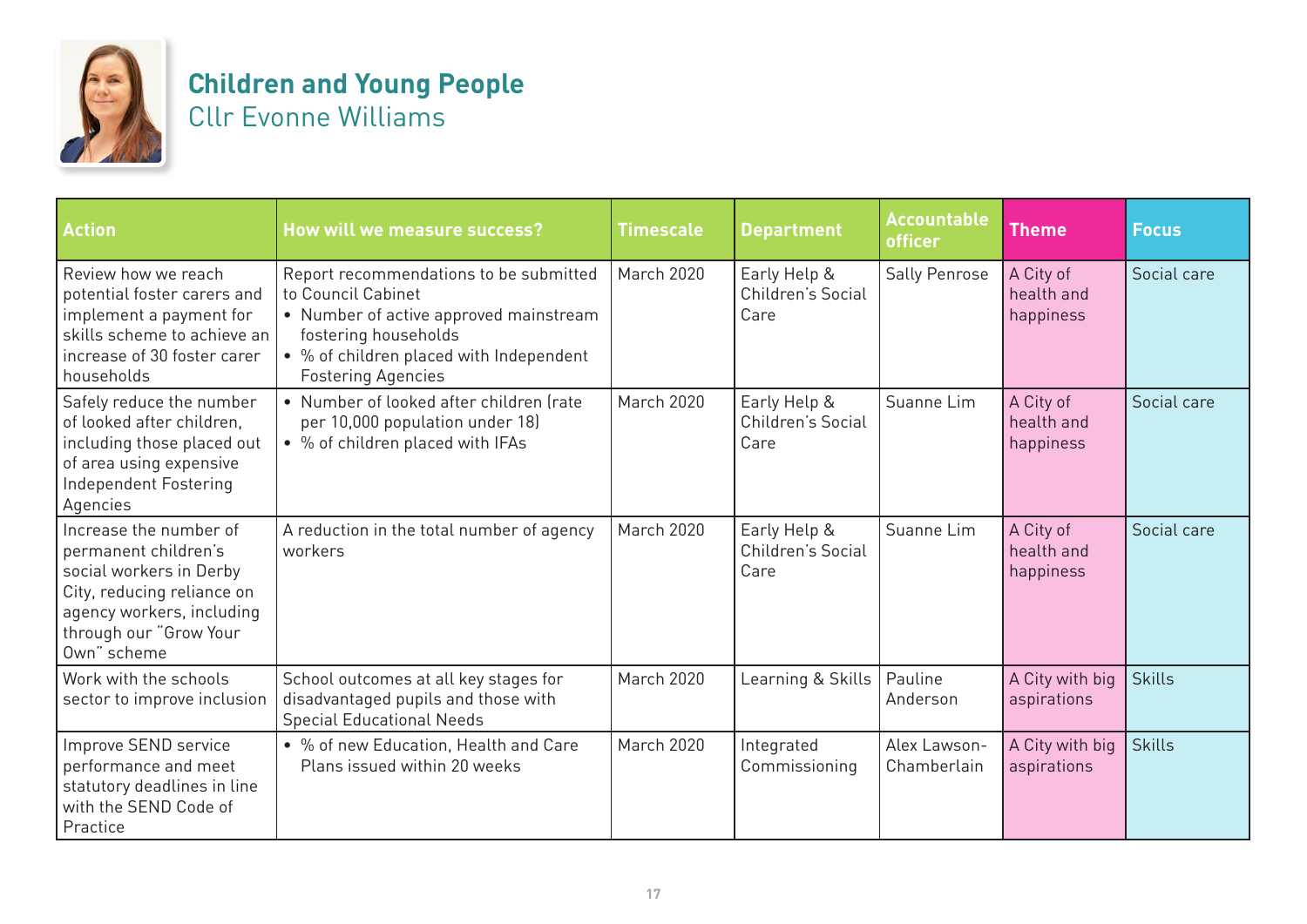| <b>Action</b>                                                                                             | How will we measure success?                                                                                                                                                                     | <b>Timescale</b>            | <b>Department</b>           | <b>Accountable</b><br><b>officer</b> | <b>Theme</b>                   | <b>Focus</b>  |
|-----------------------------------------------------------------------------------------------------------|--------------------------------------------------------------------------------------------------------------------------------------------------------------------------------------------------|-----------------------------|-----------------------------|--------------------------------------|--------------------------------|---------------|
| Ensure the sufficiency and<br>quality of commissioned<br>SEND provision                                   | Improving city-wide SEND provision and<br>increasing local placements<br>• Number of students at specialist out of<br>area educational settings                                                  | March 2020                  | Integrated<br>Commissioning | Alice<br>Sanghera                    | A City with big<br>aspirations | Skills        |
| Establish a city-wide<br>education strategy for<br>lifelong learning, including<br>arrangements to secure | Review the Derby Winners strategy, to<br>include safequarding and adult learning<br>Establish an Early Years city-wide strategy                                                                  | August 2019<br>January 2020 | Learning & Skills           | Pauline<br>Anderson                  | A City with big<br>aspirations | <b>Skills</b> |
| improvements following on<br>from Opportunity Area                                                        | Work with Opportunity Area sub-groups to<br>establish transition arrangement as the                                                                                                              | <b>March 2020</b>           |                             |                                      |                                |               |
|                                                                                                           | programme concludes in summer 2020<br>In the long term, we will see the benefits<br>in educational outcomes and skill levels in<br>the city, but this will not be measureable<br>within one year |                             |                             |                                      |                                |               |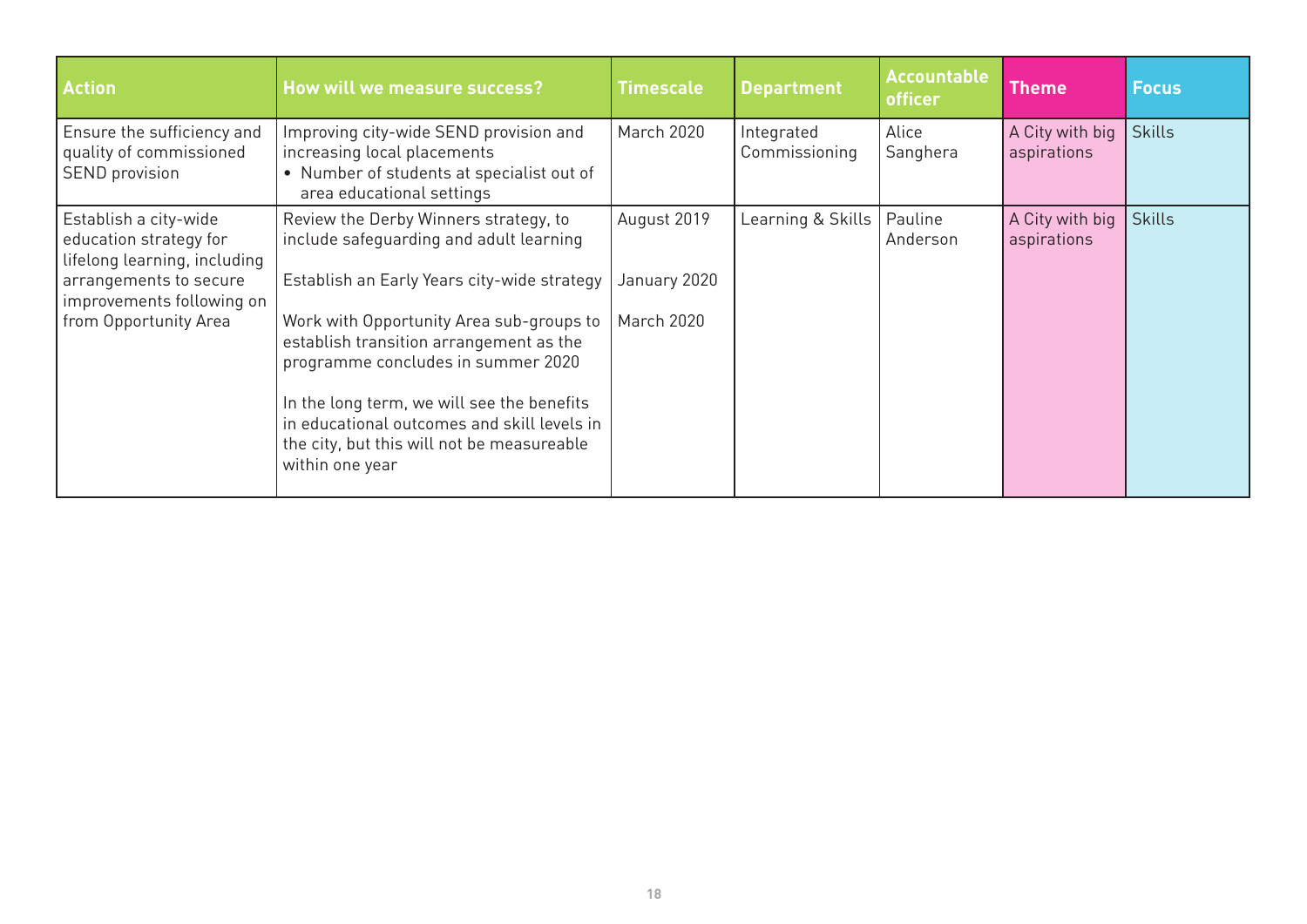

#### **Finance and Procurement**  Cllr Nicola Roulstone

| <b>Action</b>                                                                                                                                                          | How will we measure success?                                                                                                                                                                                                                                       | <b>Timescale</b>                                  | <b>Department</b>                                        | <b>Accountable</b><br><b>officer</b> | <b>Theme</b>                                          | <b>Focus</b>                                  |
|------------------------------------------------------------------------------------------------------------------------------------------------------------------------|--------------------------------------------------------------------------------------------------------------------------------------------------------------------------------------------------------------------------------------------------------------------|---------------------------------------------------|----------------------------------------------------------|--------------------------------------|-------------------------------------------------------|-----------------------------------------------|
| Embed the principles of<br>the National Procurement<br>Strategy for Local<br>Government into the<br>Council's Contract<br>Procedure Rules and<br>procurement processes | We will submit amended Contract<br>Procedure Rules to Full Council for<br>approval.<br>We will assess our progress against<br>the levels in the National Procurement<br>Strategy Toolkit.                                                                          | November<br>2019                                  | Legal,<br>Procurement<br>& Democratic<br><b>Services</b> | <b>Emily Feenan</b>                  | A Council<br>focussed on<br>the things that<br>matter | Value for<br>money                            |
| Procure a supplier and<br>commence a review of<br><b>Single Person Discounts</b><br>for Council Tax accounts                                                           | We will assess the number of Single<br>Person discounts that can be removed and<br>the additional revenue gained<br>Award contract through a framework or<br>through a competitive procurement<br>Issue letters and reminders<br><b>Bulk cancellation exercise</b> | August 2019<br>Sept - Nov<br>2019<br>January 2020 | Financial<br>Services                                    | John Massey                          | A Council<br>focussed on<br>the things that<br>matter | Value for<br>money                            |
|                                                                                                                                                                        | Carry out evaluation of exercise                                                                                                                                                                                                                                   | From<br>February 2020                             |                                                          |                                      |                                                       |                                               |
| Implement more efficient,<br>compliant and automated<br>purchase-to-pay processes                                                                                      | • Percentage of invoices paid within 30<br>days<br>Investigate the benefits of introducing a<br>supplier incentive programme<br>Reduce level of invoices on hold                                                                                                   | November<br>2019<br><b>March 2020</b>             | Financial<br><b>Services</b>                             | Amanda<br>Verran                     | A Council<br>focussed on<br>the things that<br>matter | Value for<br>money<br>Modern and<br>efficient |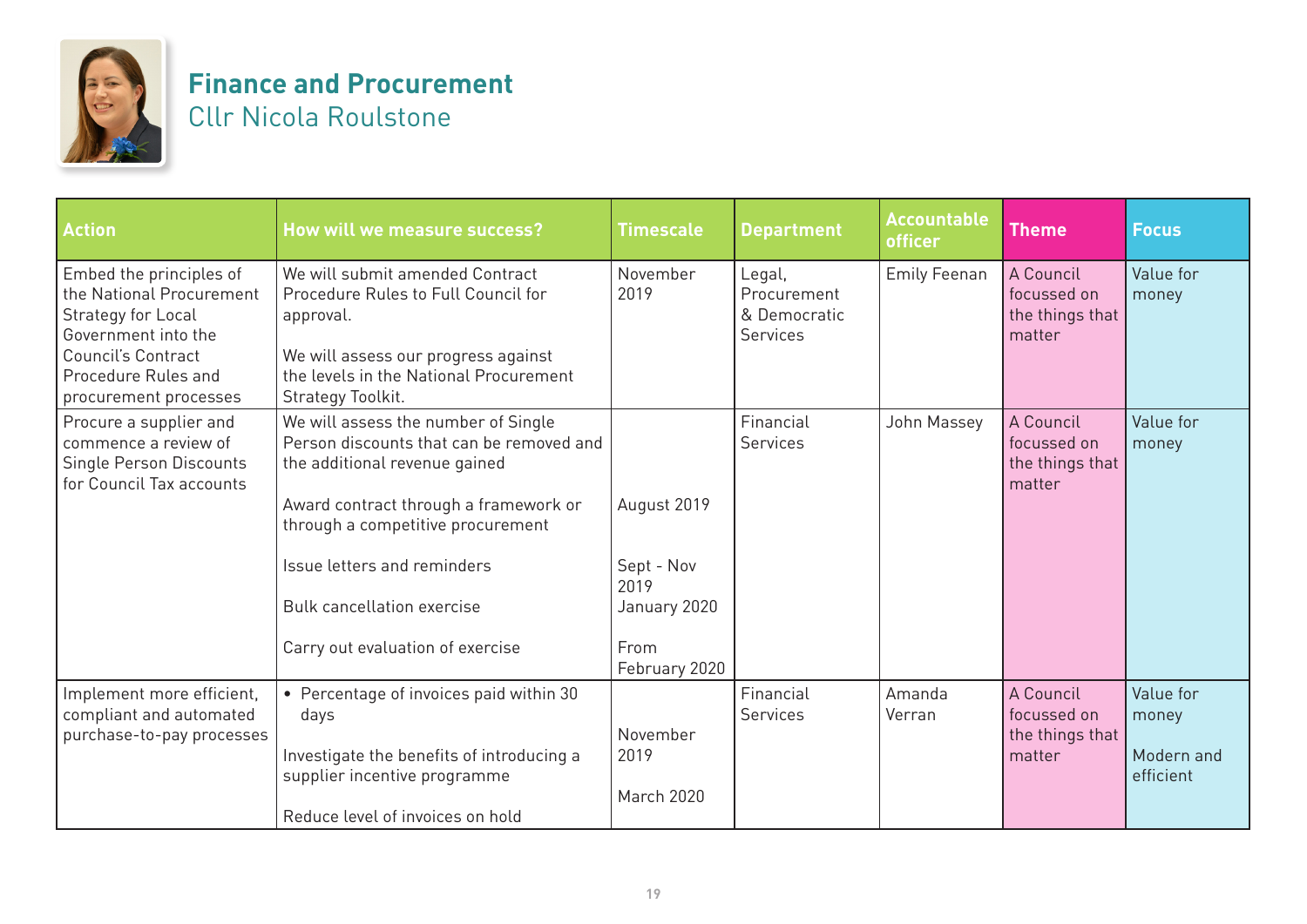

## **Leisure, Culture and Tourism**  Cllr Robin Wood

| <b>Action</b>                                                                                                                                     | How will we measure success?                                                                                                       | <b>Timescale</b>  | <b>Department</b>             | <b>Accountable</b><br>officer | <b>Theme</b>                         | <b>Focus</b> |
|---------------------------------------------------------------------------------------------------------------------------------------------------|------------------------------------------------------------------------------------------------------------------------------------|-------------------|-------------------------------|-------------------------------|--------------------------------------|--------------|
| Progress plans to build<br>a new Swimming Pool<br>Complex at Moorways                                                                             | Develop the detailed designs to submit the<br>planning application                                                                 | Summer 2019       | Leisure, Culture<br>& Tourism | Claire<br>Davenport           | A City of<br>health and<br>happiness | Leisure      |
|                                                                                                                                                   | Appoint contractors and begin<br>construction                                                                                      | December<br>2019  |                               |                               |                                      |              |
|                                                                                                                                                   | Agree provision for catering, soft play/<br>commercial opportunity for multi-use area                                              | December<br>2019  |                               |                               |                                      |              |
| Complete the next steps<br>of the Options Appraisal<br>for Leisure, Culture and<br>Tourism                                                        | Revisit the original Options Appraisal<br>principles and criteria to ensure they<br>remain fit for purpose                         | <b>July 2019</b>  | Leisure, Culture<br>& Tourism | Claire<br>Davenport           | A City of<br>health and<br>happiness | Leisure      |
|                                                                                                                                                   | Complete an assessment of the proposed<br>alternative delivery models                                                              | September<br>2019 |                               |                               |                                      |              |
|                                                                                                                                                   | Evaluate the business viability of the<br>proposed alternative delivery models                                                     | October 2019      |                               |                               |                                      |              |
| Deliver the next steps to<br>progress the Move More<br>Derby Strategy, embedding<br>a whole-systems-approach<br>to physical activity and<br>sport | • Proportion of adults who are physically<br>inactive<br>Proportion of children and young people<br>who are physically less active | March 2023        | Leisure, Culture<br>& Tourism | Owen Swift                    | A City of<br>health and<br>happiness | Leisure      |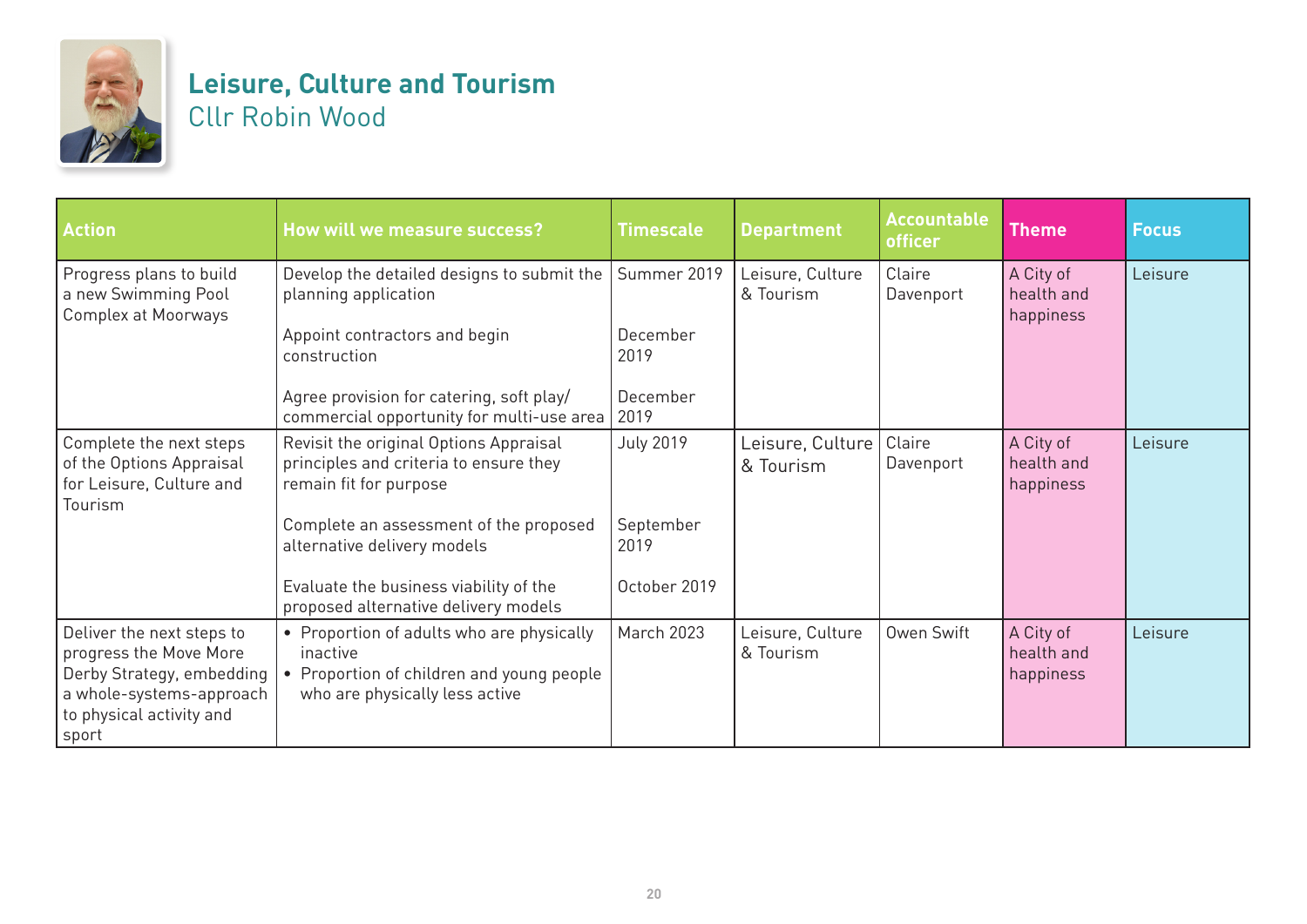| <b>Action</b>                                                                                                               | How will we measure success?                                                                                                                                   | <b>Timescale</b>  | <b>Department</b>             | <b>Accountable</b><br>officer | <b>Theme</b>                 | <b>Focus</b> |
|-----------------------------------------------------------------------------------------------------------------------------|----------------------------------------------------------------------------------------------------------------------------------------------------------------|-------------------|-------------------------------|-------------------------------|------------------------------|--------------|
| Provide a city wide high<br>quality programme of<br>indoor and outdoor events                                               | Attendance at Derby Live events and<br>performances                                                                                                            |                   | Leisure, Culture<br>& Tourism | Peter Ireson                  | A City with big<br>ambitions | Culture      |
| in Derby, including a<br>programme of events at<br>Derby Arena                                                              | Deliver the Hannells Darley Park Concert<br>2019                                                                                                               | September<br>2019 |                               |                               |                              |              |
|                                                                                                                             | Deliver Derby Festé with partners                                                                                                                              | September<br>2019 |                               |                               |                              |              |
|                                                                                                                             | Deliver Derby Folk Festival                                                                                                                                    | October 2019      |                               |                               |                              |              |
|                                                                                                                             | Deliver cultural programme at Derby<br>Arena, including the pantomime                                                                                          | <b>March 2020</b> |                               |                               |                              |              |
| Support the Museum of<br>Making project at Derby<br>Silk Mill                                                               | Successful progress of the project over the<br>next year towards opening in 2020                                                                               | Summer 2020       | Leisure, Culture<br>& Tourism | Peter Ireson                  | A City with big<br>ambitions | Culture      |
| Complete the Culture<br>Strategy for Derby, in<br>partnership with the<br>University of Derby and<br>cultural organisations | We will publish the Culture Strategy and<br>ensure the creative and cultural sectors<br>are fully involved in future plans for the<br>city and its communities | December<br>2019  | Leisure, Culture<br>& Tourism | Mike Brown                    | A City with big<br>ambitions | Culture      |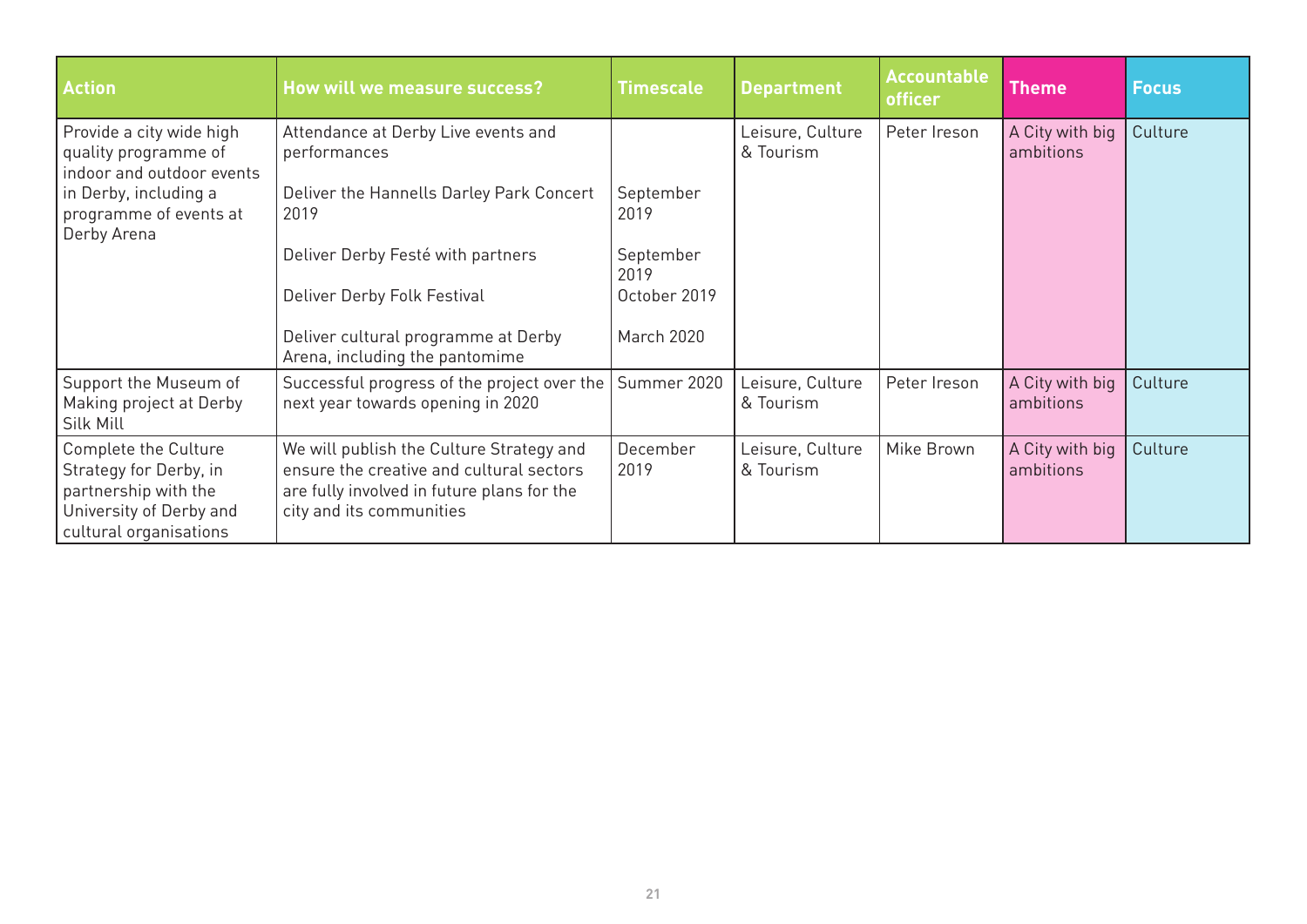

## **Communities, Neighbourhoods and Streetpride**  Cllr Jonathan Smale

| <b>Action</b>                                                                                                                                                            | <b>How will we measure success?</b>                                                                                                                        | <b>Timescale</b>                      | <b>Department</b>                         | <b>Accountable</b><br>officer | <b>Theme</b>                         | <b>Focus</b>            |
|--------------------------------------------------------------------------------------------------------------------------------------------------------------------------|------------------------------------------------------------------------------------------------------------------------------------------------------------|---------------------------------------|-------------------------------------------|-------------------------------|--------------------------------------|-------------------------|
| Deliver the free garden<br>waste collection service in<br>line with its business case<br>assumptions                                                                     | We will evaluate the tonnage of waste<br>diverted from black bins to assess<br>whether the business case assumptions<br>are being achieved.                | March 2020                            | <b>Public Protection</b><br>& Streetpride | Simon Aitken                  | A City of<br>health and<br>happiness | Neighbourhoods          |
| Mitigate the risks to<br>the Council from the<br>increasing costs of waste<br>disposal, and maximise<br>the benefits from the new<br>Waste Processing Centre in<br>Derby | Continue to work with partners to get the<br>Sinfin plant fully operational as soon as<br>possible.<br>Procure new contract for dry recyclates<br>disposal | As soon as<br>possible<br>August 2019 | <b>Public Protection</b><br>& Streetpride | Simon Aitken                  | A City of<br>health and<br>happiness | Neighbourhoods          |
|                                                                                                                                                                          | Procure new contract for garden waste<br>disposal<br>Subject to requirements of new duties,<br>develop a Waste Strategy to increase                        | January 2019<br>March 2020            |                                           |                               |                                      |                         |
|                                                                                                                                                                          | recycling rates.                                                                                                                                           |                                       |                                           |                               |                                      |                         |
| Work towards a cleaner<br>vehicle fleet in order<br>to support air quality<br>improvements                                                                               | Create a new Cleaner Fleet Strategy,<br>subject to any decisions about the depot<br>Submit bid for Refuse Collection Vehicle<br>Early Replacement Fund     | September<br>2019                     | <b>Public Protection</b><br>& Streetpride | Simon Aitken                  | A City of<br>health and<br>happiness | Health and<br>wellbeing |
| Provide local waste<br>compactor days to dispose<br>of bulky waste and reduce<br>the incidence of fly tipping                                                            | We will monitor the usage on different<br>days and adapt our communications<br>approach to maximise take-up.                                               | March 2020                            | <b>Public Protection</b><br>& Streetpride | Simon Aitken                  | A City of<br>health and<br>happiness | Neighbourhoods          |